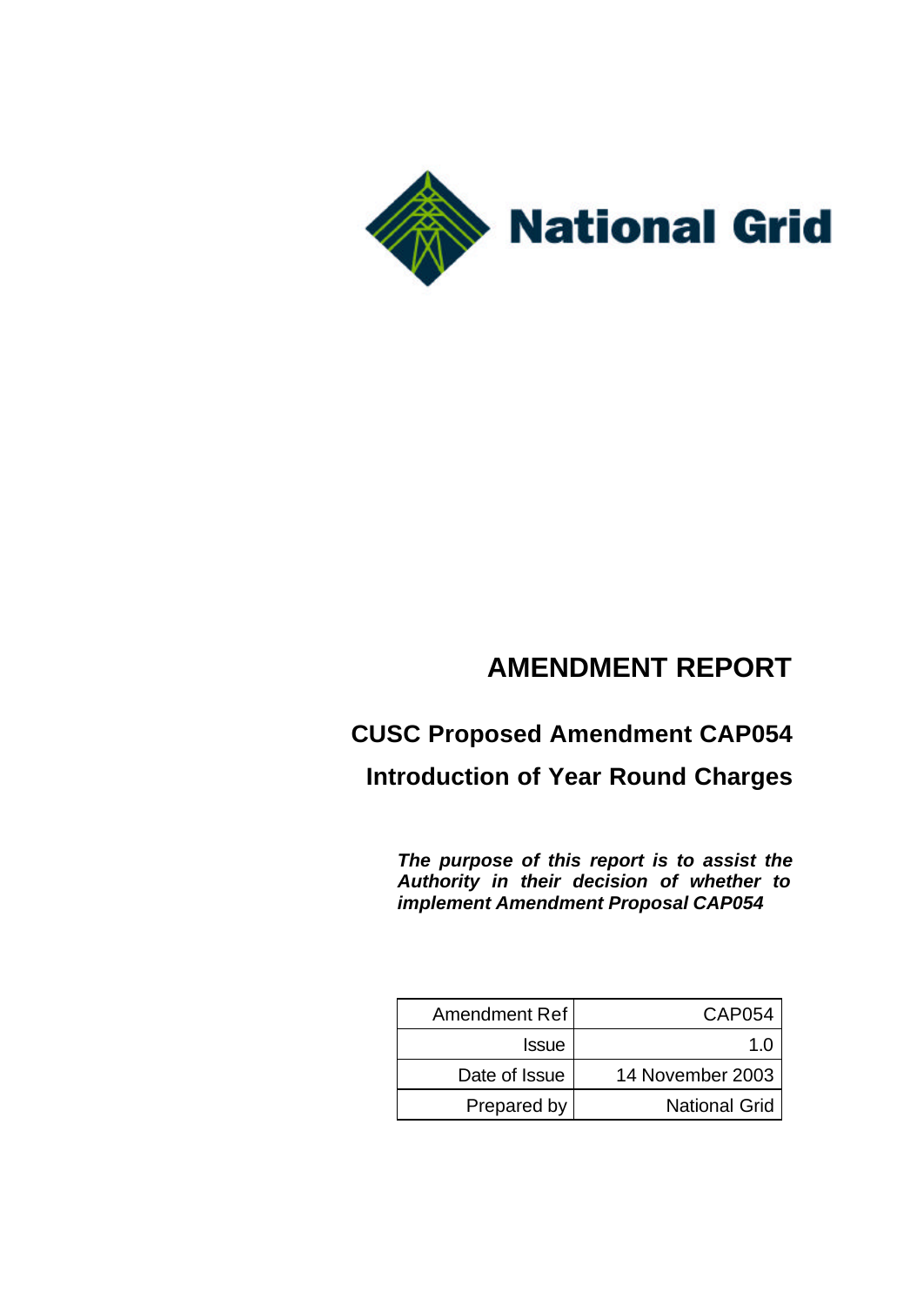### **I DOCUMENT CONTROL**

### **a National Grid Document Control**

| <b>Version</b> | <b>Date</b> | <b>Author</b>        | <b>Change Reference</b>                        |  |
|----------------|-------------|----------------------|------------------------------------------------|--|
| 0.1            |             | <b>National Grid</b> | I Draft for internal comment                   |  |
| 0.2            | 7/11/03     | <b>National Grid</b> | Draft for Industry comment                     |  |
| 1.0            | 14/11/03    | <b>National Grid</b> | Formal version for submission to the Authority |  |

### **b Document Location**

Nation Grid Website:

http://www.nationalgrid.com/uk/indinfo/cusc

### **c Distribution**

| <b>Name</b>                                | <b>Organisation</b> |
|--------------------------------------------|---------------------|
| The Gas and Electricity Markets Authority  | Ofgem               |
| <b>CUSC Parties</b>                        | Various             |
| <b>Panel Members</b>                       | Various             |
| National Grid Industry Information Website |                     |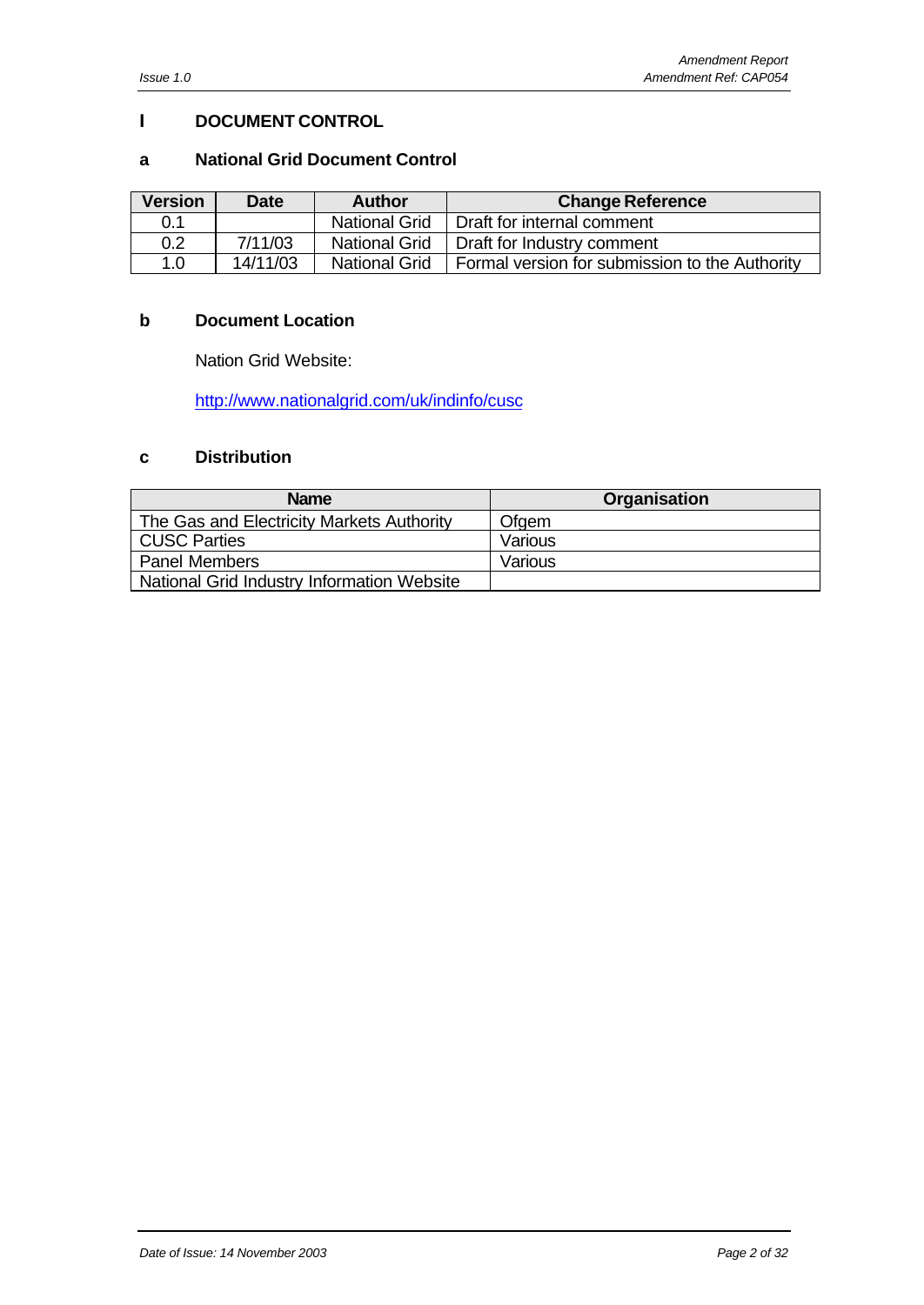### **II CONTENTS TABLE**

|              | a            |                                                                        |
|--------------|--------------|------------------------------------------------------------------------|
|              | b            |                                                                        |
|              | $\mathsf{C}$ |                                                                        |
| $\mathbf{I}$ |              |                                                                        |
| 1.0          |              |                                                                        |
| 2.0          |              |                                                                        |
| 3.0          |              |                                                                        |
| 4.0          |              |                                                                        |
| 5.0          |              |                                                                        |
| 6.0          |              | ASSESSMENT AGAINST APPLICABLE CUSC OBJECTIVES 6                        |
| 7.0          |              |                                                                        |
| 8.0          |              |                                                                        |
| 9.0          |              |                                                                        |
| 10.0         |              |                                                                        |
| 11.0         |              |                                                                        |
|              |              |                                                                        |
|              |              | Part A - Text to give effect to the Proposed Amendment 12              |
|              |              | Part B - Text to give effect to the Alternative Amendment 19           |
|              |              | <b>ANNEX 3 - COPIES OF REPRESENTATIONS RECEIVED TO CONSULTATION 26</b> |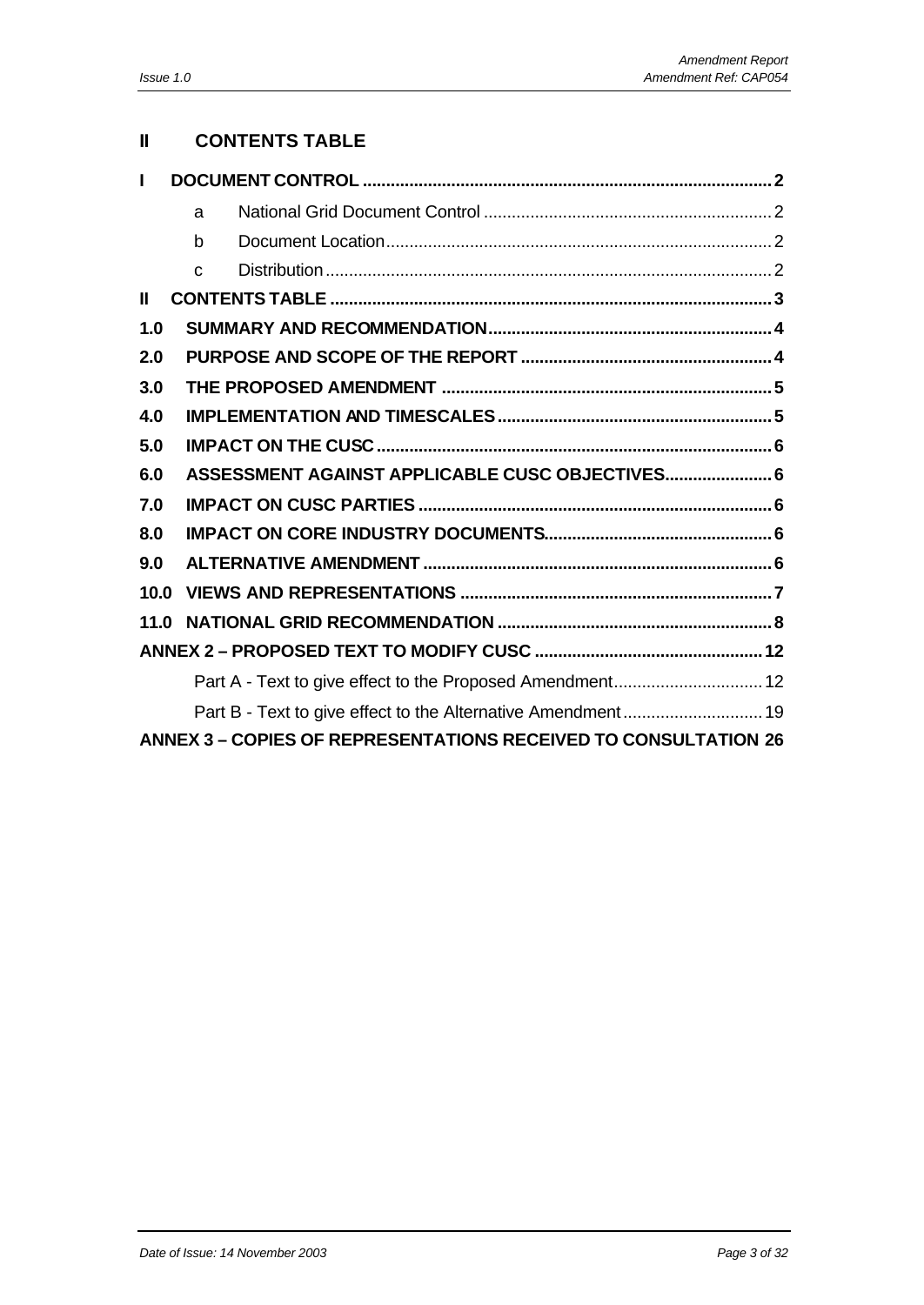### **1.0 SUMMARY AND RECOMMENDATION**

- 1.1 CUSC Amendment Proposal CAP054 was proposed by National Grid and submitted to the Amendments Panel for consideration at their meeting on 26<sup>th</sup> September 2003. The Amendments Panel determined that the Amendment Proposals should go straight to wider industry consultation. The period of industry consultation closed on Friday 31<sup>st</sup> October 2003.
- 1.2 The original CAP054 Amendment proposal and a (virtually identical) Alternative Amendment have been put forward as consequential change to the CUSC, required by Charging Modification Proposal UoSCM-M-11 (if approved). CAP054 proposes inserting new text in the CUSC relating to the introduction of Year Round TNUoS Charges. Existing text will also need to be revised as, given the implementation of UoSCM-M-11, the current TNUoS charges will be redefined as Peak TNUoS charges, such that the total TNUoS charge will then consist of Peak TNUoS charges plus Year Round TNUoS charges. This will ensure that the CUSC is in alignment with the Statement of the Connection Charging Methodology.
- 1.3 National Grid received four responses to the CAP054 consultation document three respondents supported the proposed amendment. The fourth did not support CAP054 as they opposed the corresponding charging modification proposal UoSCM-M-11. One response sought clarification on a part of the proposed new CUSC text. To aid clarity, National Grid has edited the original text in one paragraph and this now creates an Alternative Amendment.

### **National Grid Recommendation**

- 1.7 National Grid recommends the CAP054 Alternative Amendment be approved if UoSCM-M-11 is implemented as this better facilitates the Applicable CUSC objectives than both the existing CUSC text and the Original Amendment proposal. However, if for any reason the Authority were to reject the Alternative Amendment, we would in that instance recommend approval of the original CAP054 as better meeting the CUSC objectives if UoSCM-M-11 is implemented.
- 1.8 It is recommended that the CUSC be modified in line with the Alternative Amendment at the same time Charging methodology UoSCM-M-11 is implemented. Or, if the Alternative Amendment is rejected, that the CUSC be modified in line with the Original CAP054 Amendment proposal.

### **2.0 PURPOSE AND SCOPE OF THE REPORT**

- 2.1 This Amendment Report has been prepared and issued by National Grid under the rules and procedures specified in the Connection and Use of System Code (CUSC) as designated by the Secretary of State. It addresses issues relating to changes to the CUSC proposed in Amendment Proposal CAP054.
- 2.2 Further to the submission of Amendment Proposal CAP054 (see Annex 1) and the subsequent wider industry consultation that was undertaken by National Grid, this document is addressed and furnished to the Gas and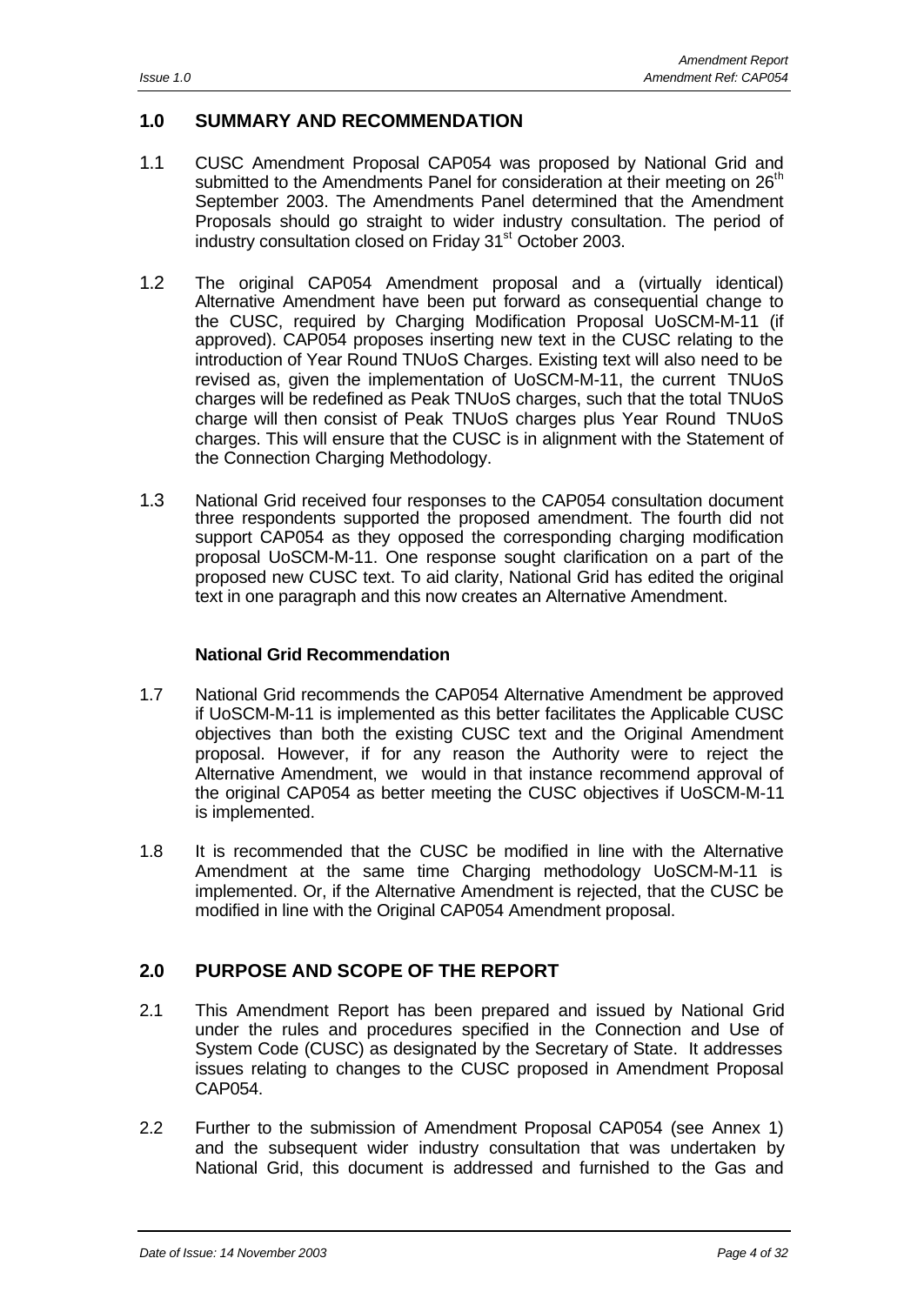Electricity Markets Authority ("the Authority") in order to assist them in their decision whether to implement Alternative Amendment Proposal CAP054.

- 2.3 This document outlines the nature of the CUSC changes that are proposed. It incorporates National Grid's recommendations to the Authority concerning the Amendment. Copies of all representations received in response to the consultation have been also been included and a 'summary' of the representations received is also provided. Copies of each of the responses to the consultation are included as Annex 3 to this document.
- 2.4 This Amendment Report has been prepared in accordance with the terms of the CUSC. An electronic copy can be found on the National Grid website, at http://www.nationalgrid.com/uk/indinfo/cusc

### **3.0 THE PROPOSED AMENDMENT AND ALTERNATIVE AMENDMENT**

- 3.1 Both the original CAP054 Amendment, and the Alternative that we now favour are identical in effect.
- 3.2 As a consequence of UoSCM-M-11, which introduces a new category of TNUoS Charge, CAP054 proposes inserting new text in the CUSC relating to this new charge - Year Round TNUoS Charges and redefining the current charge as Peak TNUoS charges. The total of these is then the TNUoS Charge.
- 3.3 Under UoSCM-M-11, as Year Round TNUoS charges will be levied on Settlement Final (SF) data, this will require a new final reconciliation process using Reconciliation Final (RF) data issued by Elexon 14 months later and to this effect CAP054 introduces the relevant text into the CUSC.

### **4.0 IMPLEMENTATION AND TIMESCALES**

- 4.1 CAP054 is a consequential change arising from the potential implementation of UoSCM-M-11 and as such has to be in place at the same time as the change envisaged by UoSCM-M-11 is implemented. UoSCM-M-11 has been proposed for implementation as of April 2004, but due to charge setting timescales it should be known in November whether it has been vetoed by the Authority. If UoSCM-M-11 has not been approved prior to 1 April 2004 this modification will be redundant and should be rejected.
- 4.2 There is no material impact specifically associated with the implementation of CAP054. However, it is a consequential change arising from the implementation of UoSCM-M-11 (if approved), which will impose new system and charging process requirements on both National Grid and users. These have been recognised within the consultation process conducted as part of the Charging Review leading to UoSCM-M-11 but were deemed not sufficient to impact on the proposed implementation of UoSCM-M-11 as of 1 April 2004.
- 4.3 Upon implementation of CAP054, users would need to allow for variations in their monthly levied TNUoS charges reflecting the impact of the new structure of TNUoS charges i.e. the combination of Peak and Year Round charges. Also, due to the use of SF data, users would see a 2 month lag in the levying of Year Round charges for each month within the relevant charging year.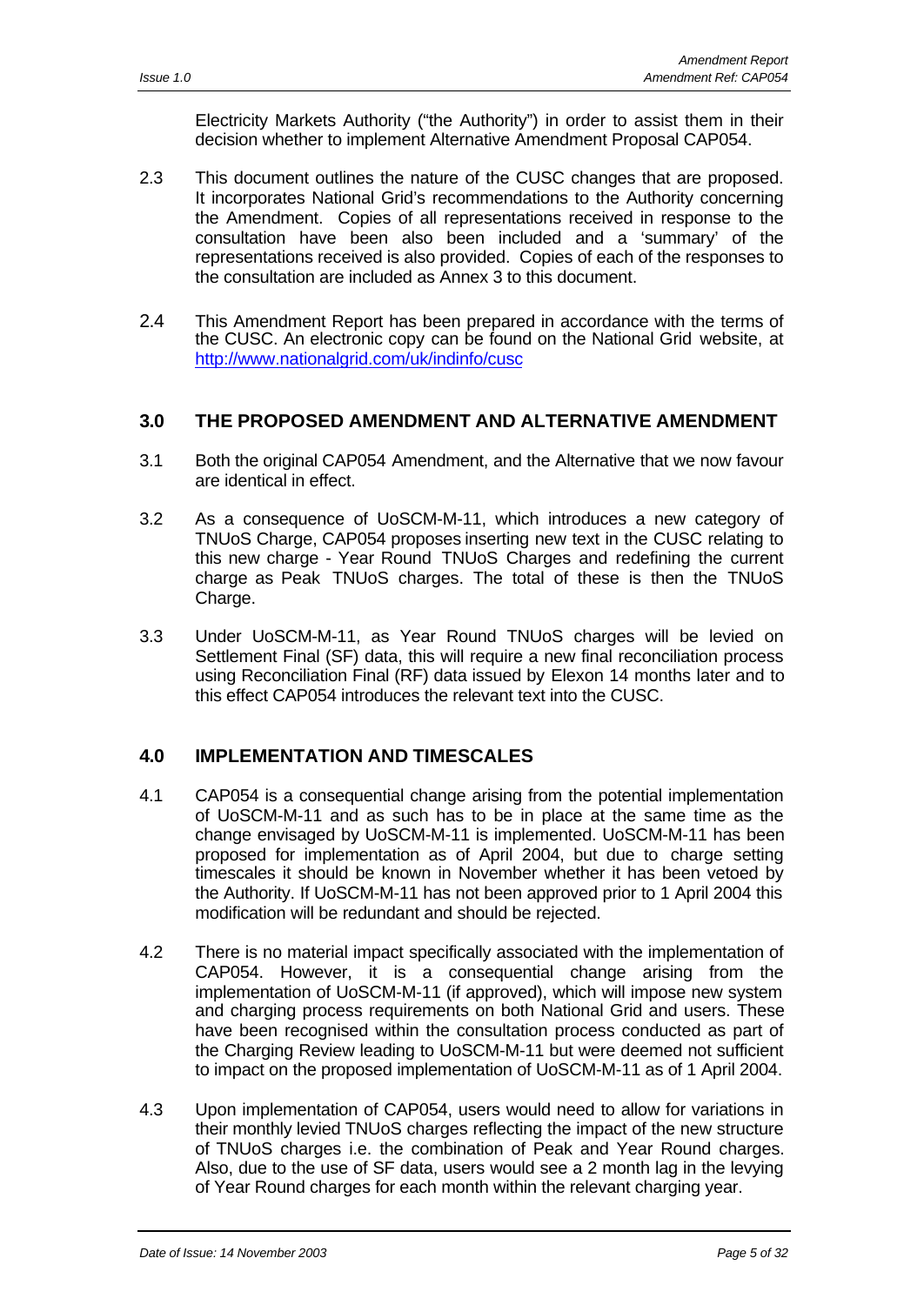4.4 Thereafter NHH demand users will see an additional element in their Final Reconciliation 14 months after the end of the relevant charging year to reflect use of RF data for final settlement purposes. For HH demand users, generation users and those users who can both import and export during the year, this Final Reconciliation will be a new reconciliation process they face for TNUoS charges.

### **5.0 IMPACT ON THE CUSC**

5.1 The text required to give effect to the Proposed Amendment is contained as Annex 2 part 1 of this document. The text required to give effect to the Proposed Alternative Amendment is contained in part 2 of this Annex.

### **6.0 ASSESSMENT AGAINST APPLICABLE CUSC OBJECTIVES**

6.1 Amendment of the CUSC on the basis of the consequential amendments represented by both the originalCAP054 proposal and the Alternative Amendment would enable National Grid to discharge its obligations more efficiently under the Transmission Licence by ensuring consistency between the CUSC and the Charging Statements. However, it is National Grid's view that the Alternative Amendment would better facilitate Applicable CUSC objectives than the original Amendment.

### **7.0 IMPACT ON CUSC PARTIES**

7.1 No impact has been identified on CUSC Parties from the proposed or alternative amendment detailed in this document.

### **8.0 IMPACT ON CORE INDUSTRY DOCUMENTS**

8.1 The Proposed Amendment and Alternative Amendment will have no impact on Core Industry documents or other Industry documentation.

### **9.0 ALTERNATIVE AMENDMENT**

### **Description of Alternative Amendment**

9.1 The Alternative Amendment has been put forward by National Grid to clarify one aspect of the legal text following one response to the consultation document. The contents of one sentence has been interpreted to infer that TEC will be used to calculate the notional amount of generation whereas the intention was to only reference the metered amount against TEC.

### **Impact of Alternative Amendment on CUSC**

9.2 The only difference between the original Proposal and the Alternative is the removal of one bracketed sentence in the proposed new paragraph 3.12.2.2,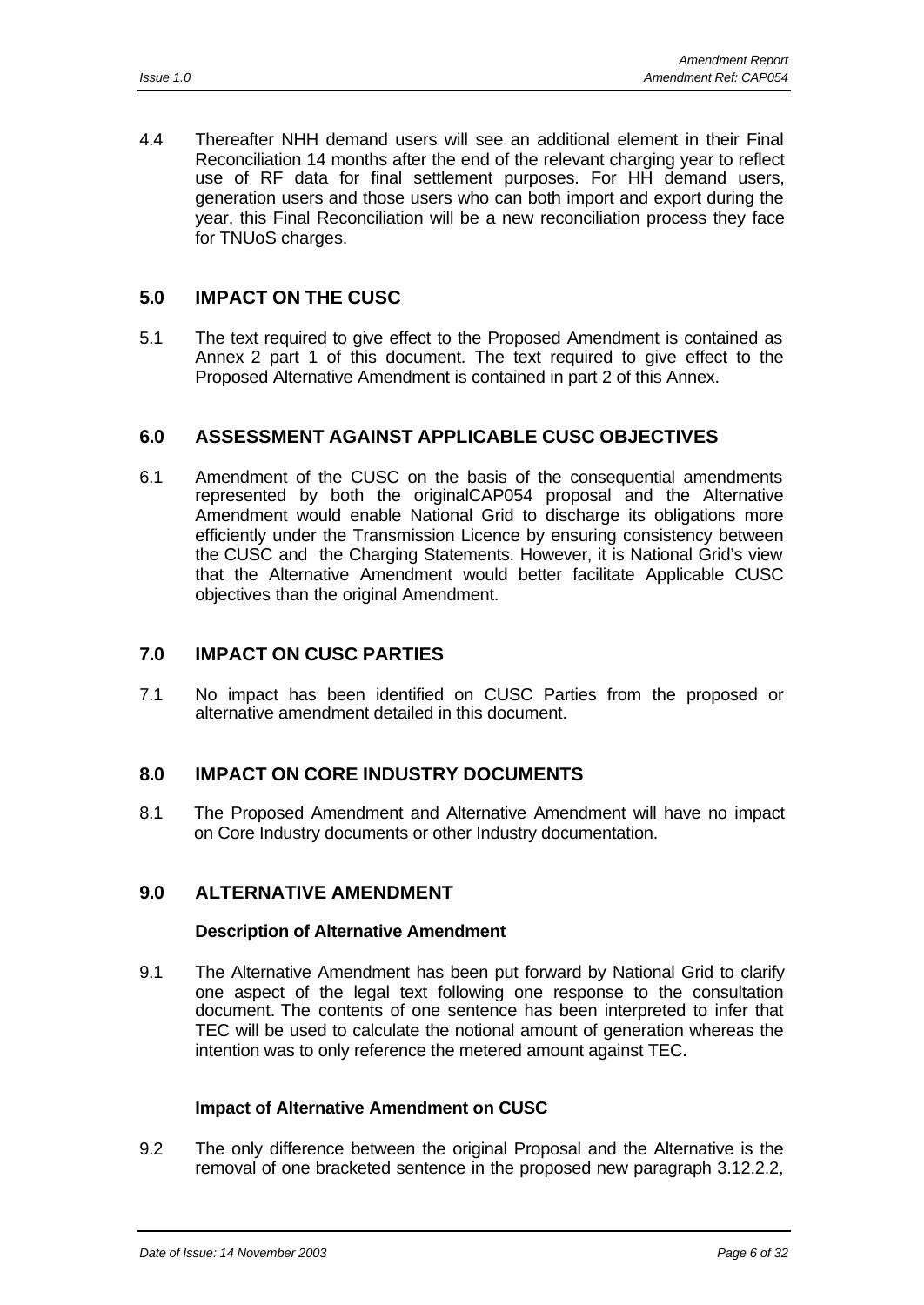see Annex 2. Other than this, the proposed Alternative Amendment and the original Amendment proposal are identical.

### **Assessment Against Applicable CUSC Objectives**

- 9.3 Both the original CAP054 Amendment proposal and the Alternative Amendment proposal would ensure that the CUSC remained in line with the proposed modification UoSCM-M-11 (were that to be approved) and would therefore enable National Grid to discharge its obligations more efficiently under the Transmission Licence by ensuring consistency between the CUSC and the Charging Statements.
- 9.4 It is National Grid's view that the Alternative Amendment better facilitates applicable CUSC objectives than the original CAP054 Amendment proposal.

### **10.0 VIEWS AND REPRESENTATIONS**

10.1 This Section contains a summary of the views and representations made by consultees during the consultation period in respect of the Proposed Amendment and the Alternative Amendment.

#### **Views of Panel Members**

10.2 No formal responses have been submitted during the consultation by members of the Amendments Panel.

### **View of Core Industry Document Owners**

10.3 No responses have been received from Core Industry Document Owners noting any impact of CAP054 on Core Industry Documents.

#### **Responses to Consultation**

10.4 The following table provides an overview of the representations received. Copies of the representations are attached as Annex 3.

| <b>Reference</b> | Company                    | <b>Supportive</b> | <b>Comments</b>                                                    |
|------------------|----------------------------|-------------------|--------------------------------------------------------------------|
| CAP054-CR-01     | <b>British Energy</b>      | Yes               | Agrees that amendment is<br>necessary if UoSCM-M-11 is<br>approved |
| CAP054-CR-02     | <b>British Gas Trading</b> | Yes               | Supports CAP054 in principle                                       |
| CAP054-CR-03     | <b>EDF Energy</b>          | Yes               | Supports Cap054 if UoSCM-<br>M-11 implemented                      |
| CAP054-CR-04     | Powergen                   | No                | Does not support CAP054                                            |

- 10.5 The respondent in CAP054-CR-01 agrees that the implementation of CAP054 will have the effect required to bring the CUSC in line with the change made in the Use of System Charging Modification proposal UoSCM-M-11.
- 10.6 Th respondent in CAP054-CR-02 supports the implementation of CAP054 in principle, as they are also supportive of UoSCM-M-11. However, they raise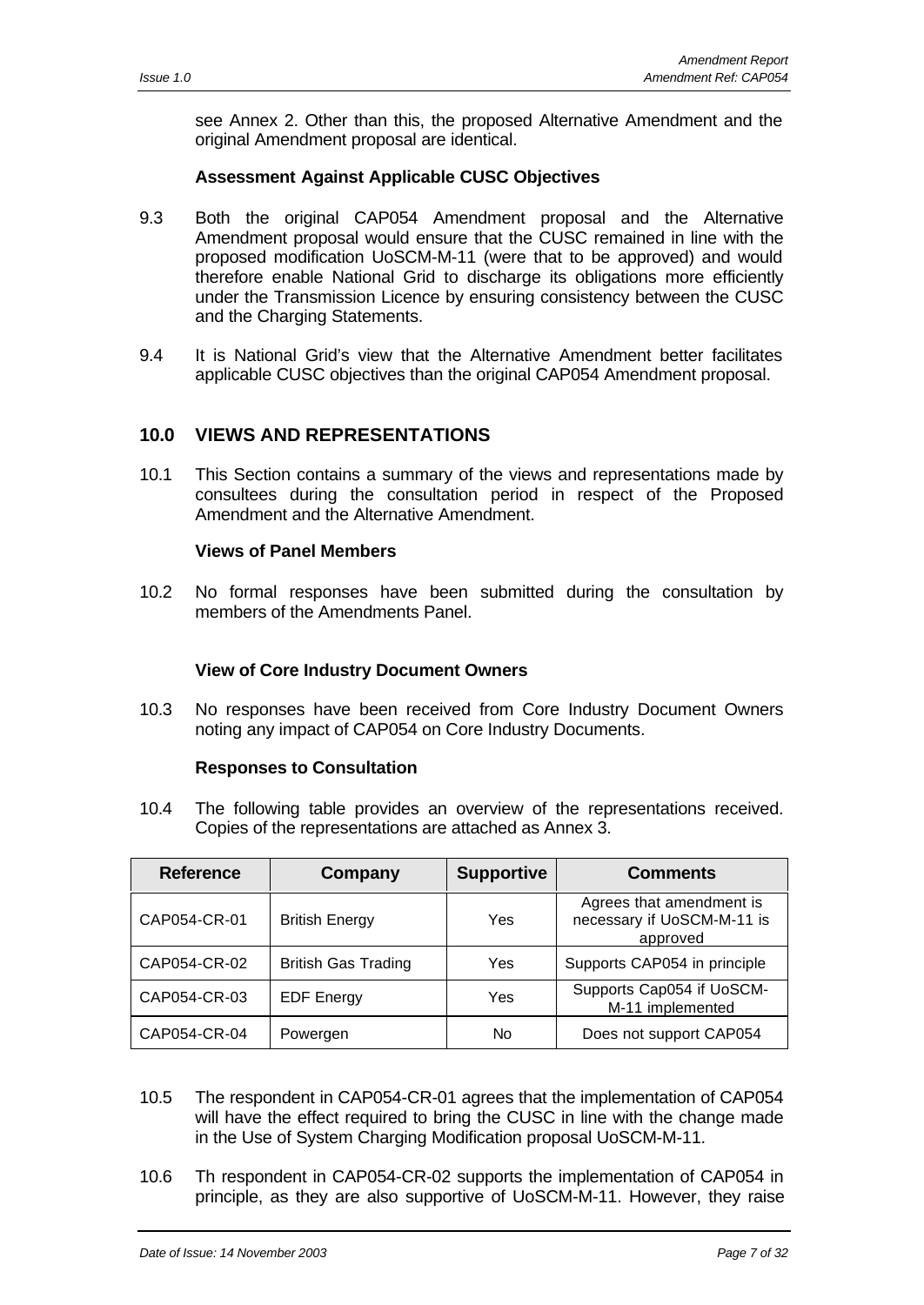some concerns with the drafting of the CUSC text regarding the lack of detail concerning notional payments. The respondent argues that it is unclear whether that the suggested notional amount for the Year Round Generation Charge will be based on TEC.

- 10.7 The respondent CAP054-CR-03 would support the implementation of CAP054 (if UoSCM-M-11 were implemented) as it would ensure consistency between the CUSC and the Charging Methodology and therefore enable National Grid to discharge its Transmission Licence obligations more efficiently.
- 10.8 The respondent CAP054-CR-04 does not support CAP054 as they oppose the charging methodology modification, UoSCM-M-11, that CAP054 relates to. In addition, the respondent re-iterates arguments against UoSCM-M-11.

### **National Grid Response**

- 10.9 In response to respondent CAP054-CR-02, National Grid would like to confirm that the detail methodology behind calculation of TNUoS charges are set out in the Use of System Charging Methodology statement and that the CUSC text only gives effect to the Charging Statements. The methodology confirms that the notional Year Round Generation Charge will be based on metered data (SF) levied two months in arrears with final reconciliation on RF data approximately 14 months after the relevant settlement day.
- 10.10 For any avoidance of doubt, TEC will not be used for calculation of the notional amount of generation related to the Year Round TNUoS Charges, however, to aid clarity National Grid proposed amending the CUSC text in proposed paragraph 3.12.2.2 by removing the sentence in square brackets; namely "[calculated by reference to the **User's** highest **Transmission Entry Capacity** and annual metered output for that **Financial Year**]".
- 10.11 In response to respondent CAP054-CR-04, we note that their arguments concern the application of UoSCM-M-11 and that they have already been received in response to the charging methodology consultation. National Grids view of arguments made during the UoSCM-M-11 consultation will be issued in a separate document.

### **11.0 NATIONAL GRID RECOMMENDATION**

11.1 National Grid agrees with the majority of respondents to the consultation that the CUSC amendment proposed by CAP054 will bring the CUSC in line with the Charging Methodology Proposal UoSCM-M-11 and therefore will better facilitate achievement of the Applicable CUSC Objectives. However, National Grid also believes that the minor text change of the Alternative Amendment brings greater clarity to users. National Grid therefore recommends approval of the Alternative Amendment. However, were for any reason the Authority to reject the Alternative Amendment, in those circumstances, National Grid would recommend the approval of the original CAP054 Amendment proposal.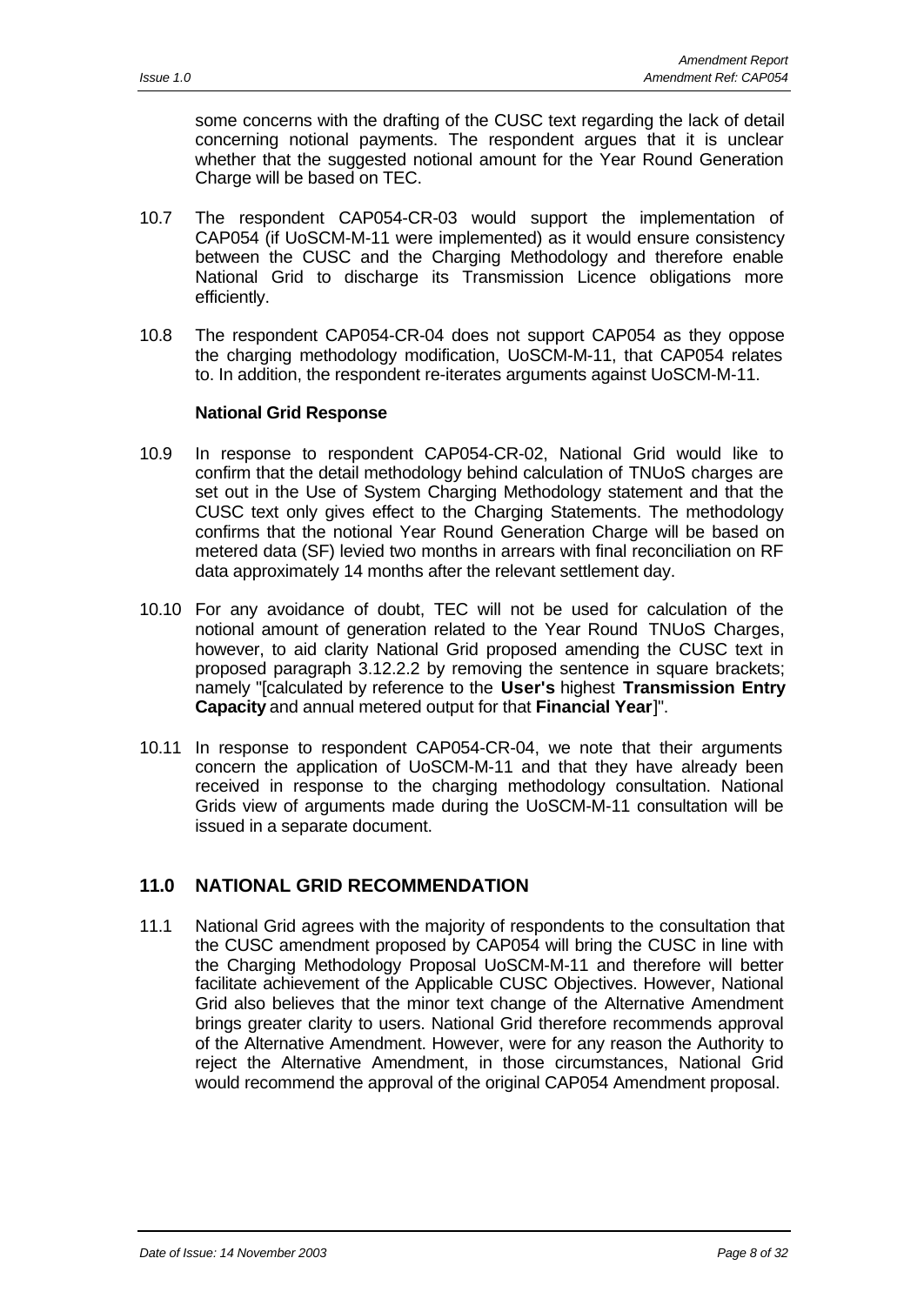**Annex 1 - Amendment Proposal Form**

### **CUSC Amendment Proposal Form | CAP054**

**Title of Amendment Proposal:**

**"Introduction of Year Round TNUoS Charges"**

**Description of the Proposed Amendment (***mandatory by proposer***)***:*

**The inclusion of text into the CUSC in relation to Year Round TNUoS charges as a consequence of (if approved) Charging Modification Proposal UoSCM-M-11***.*

**Description of Issue or Defect that Proposed Amendment seeks to Address (***mandatory by proposer):*

**Charging Modification Proposal UoSCM-M-11 introduces a new category of TNUoS Charge, namely Year Round TNUoS Charges. As a consequence of this (if approved), new text relating to year round TNUoS charges will need to be introduced in the CUSC so that there is consistency between the Charging Statements and the CUSC, and that National Grid is charging in accordance with the Charging Statements.**

**Impact on the CUSC** *(this should be given where possible)*:

**Inclusion of new text in section 2 and 9 of CUSC setting out reconciliation process and definitions in Section 11.**

**Impact on Core Industry Documentation** *(this should be given where possible)*:

**None**

**Impact on Computer Systems and Processes used by CUSC Parties** *(this should be given where possible)*:

*None*

**Details of any Related Modifications to Other Industry Codes** *(where known)*:

**None to Codes but this is a consequence and therefore dependent on the proposed modification to the Charging Statements (UoSCM-M-11) as highlighted above, which introduces Year Round TNUoS charges.**

**Justification for Proposed Amendment with Reference to Applicable CUSC Objectives***\*\** **(***mandatory by proposer***)***:*

**The modification will enable the efficient discharge by National Grid of its obligations under its licence by ensuring that the contractual provisions in the CUSC are consistent with the Charging Statements.**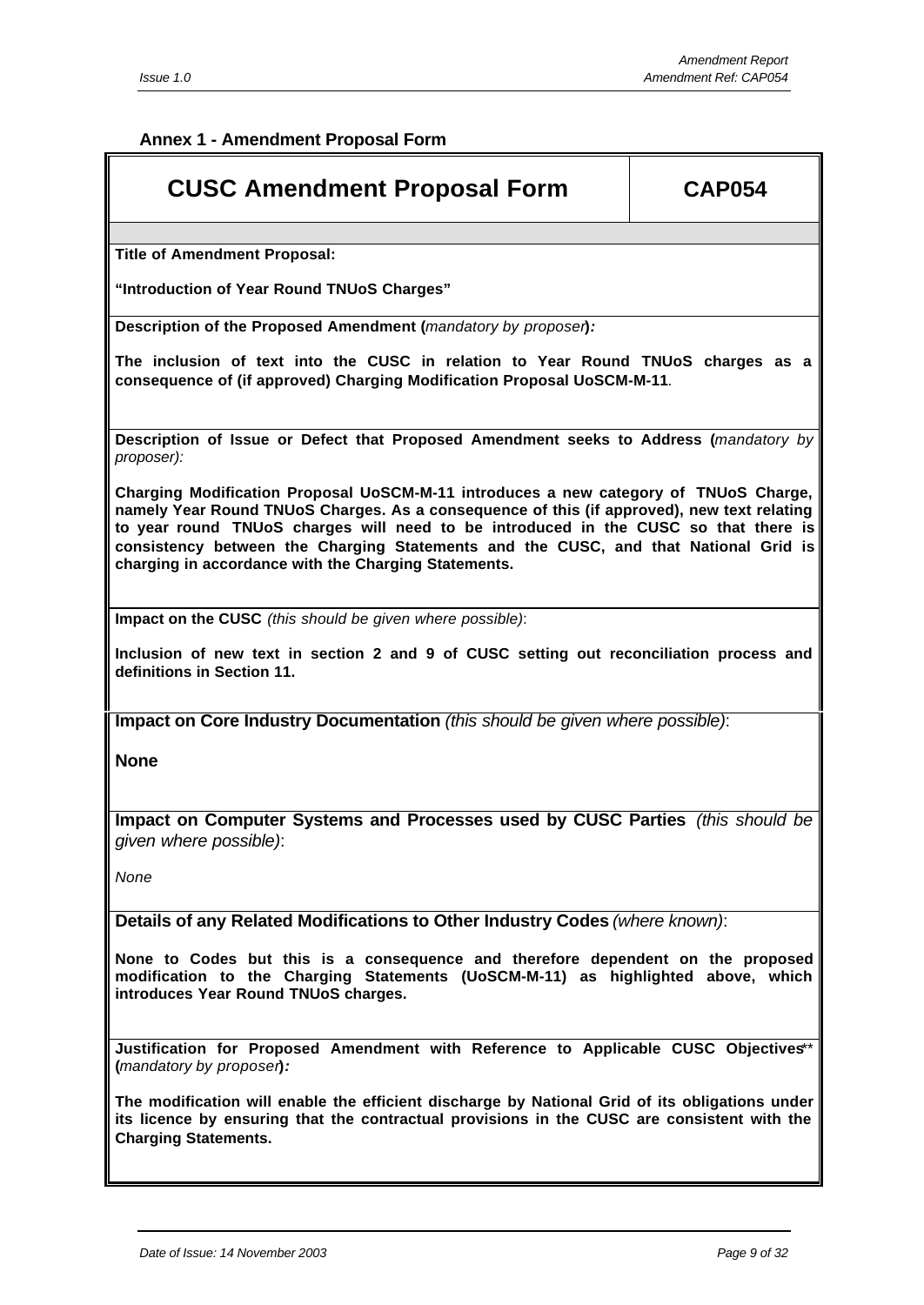| Details of Proposer:                                                                                      | Stuart Easterbrook,              |
|-----------------------------------------------------------------------------------------------------------|----------------------------------|
| Organisation's Name:                                                                                      | National Grid Company plc        |
| Capacity in which the Amendment is<br>being proposed:<br>(i.e. CUSC Party, BSC Party or<br>"energywatch") | <b>CUSC Party</b>                |
| <b>Details of Proposer's</b>                                                                              |                                  |
| Representative:                                                                                           | <b>Stuart Easterbrook</b>        |
| Name:                                                                                                     | <b>National Grid Company plc</b> |
| Organisation:                                                                                             | 01926 656 213                    |
| Telephone Number:                                                                                         | stuart.easterbrook@ngtuk.com     |
| Email Address:                                                                                            |                                  |
| <b>Details of Representative's</b>                                                                        |                                  |
| <b>Alternate:</b> I                                                                                       | <b>Richard Lavender</b>          |
| Name: I                                                                                                   | National Grid Company plc        |
| Organisation:                                                                                             | 01926 656 447                    |
| Telephone Number:                                                                                         | richard.lavender@ngtuk.com       |
| Email Address:                                                                                            |                                  |
| Attachments (Yes/No): No                                                                                  |                                  |
| If Yes, Title and No. of pages of each Attachment: n pages                                                |                                  |
|                                                                                                           |                                  |

#### **Notes:**

- *1. Those wishing to propose an Amendment to the CUSC should do so by filling in this "Amendment Proposal Form" that is based on the provisions contained in Section 8.15 of the CUSC. The form seeks to ascertain details about the Amendment Proposal so that the Amendments Panel can determine more clearly whether the proposal should be considered by a Working Group or go straight to wider National Grid Consultation.*
- *2. The Panel Secretary will check that the form has been completed, in accordance with the requirements of the CUSC, prior to submitting it to the Panel. If the Panel Secretary accepts the Amendment Proposal form as complete, then he will write back to the Proposer informing him of the reference number for the Amendment Proposal and the date on which the Proposal will be considered by the Panel. If, in the opinion of the Panel Secretary, the form fails to provide the information required in the CUSC, then he may reject the Proposal. The Panel Secretary will inform the Proposer of the rejection and report the matter to the Panel at their next meeting. The Panel can reverse the Panel Secretary's decision and if this happens the Panel Secretary will inform the Proposer.*

*The completed form should be returned to:*

*Richard Dunn Panel Secretary Commercial Development National Grid Company plc National Grid House Kirby Corner Road Coventry, CV4 8JY Or via e-mail to: CUSC.Team@uk.ngrid.com*

*(Participants submitting this form by email will need to send a statement to the effect that the proposer acknowledges that on acceptance of the proposal for consideration by the Amendments Panel, a proposer which is not a CUSC Party shall grant a*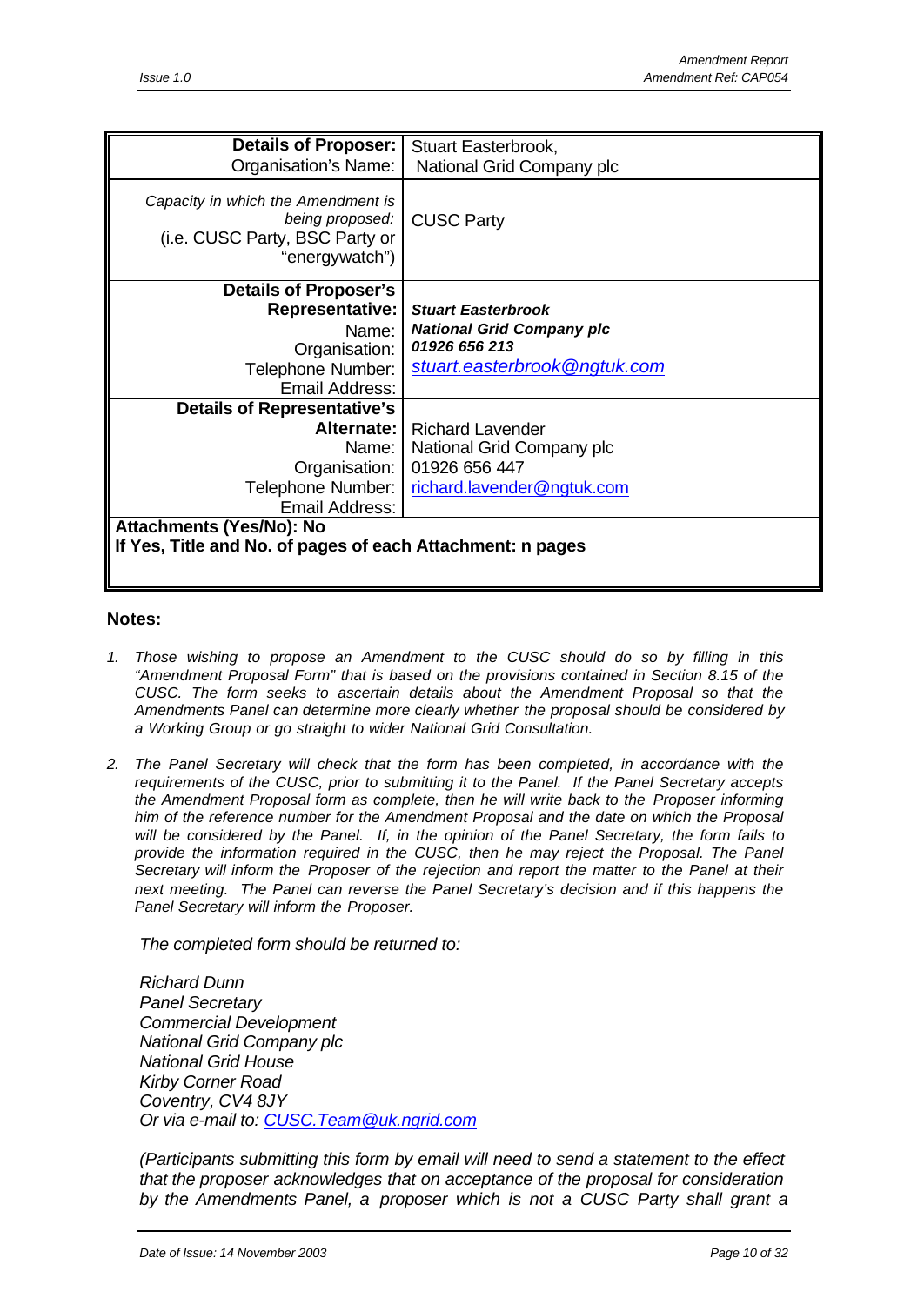*licence in accordance with Paragraph 8.15.7 of the CUSC. A Proposer that is a CUSC Party shall be deemed to have granted this Licence).*

*Applicable CUSC Objectives\*\* - These are defined within the National Grid Company Transmission Licence under Section C7F, paragraph 15. Reference should be made to this section when considering a proposed amendment.*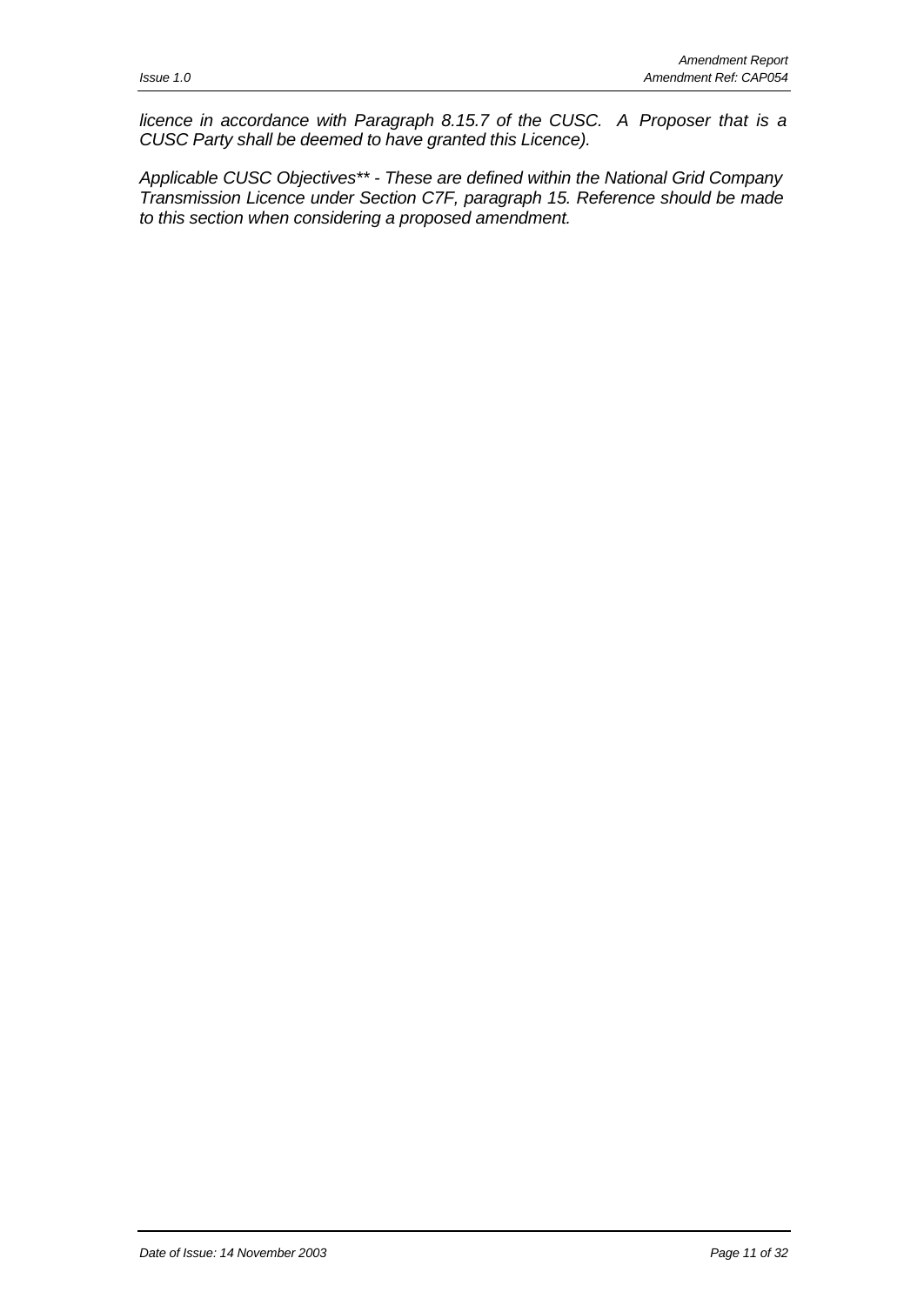### **Annex 2 – Proposed Text to modify CUSC**

### **Part A - Text to give effect to the Proposed Amendment**

### **Conformed Version**

1. Paragraph 3.12.2 shall be renumbered as Paragraph 3.12.2.1 and amended by the insertions and deletions as follows:

- 3.12.2.1 As soon as reasonably practicable and in any event by 31 March in each **Financial Year NGC** shall prepare a the **Peak Ggeneration Rreconciliation Sstatement** (the "**Generation Reconciliation Statement**") in respect of generation related **Peak Transmission Network Use of SystemTNUoS Charges** and send it to the **User**. Such statement shall specify the **Actual Amount** and the **Notional Amount** of generation related **Peak Transmission Network Use of System TNUoS Charges** for each month during the relevant **Financial Year** and, in reasonable detail, the information from which such amounts were derived and the manner in which they were calculated.
- 2. The following shall be inserted as Paragraph 3.12.2.2:
	- 3.12.2.2 **NGC** shall as soon as reasonably practicable following receipt by it of the **Final Reconciliation Settlement Run** or **Fina**l **Reconciliation Volume Allocation Run** as appropriate in respect of the last **Settlement Day** in each **Financial Year** issue the **Year Round Generation Reconciliation Statement** in respect of **Year Round TNUoS Charges** payable in respect of each month of that **Financial Year** and send it to the **User**. Such statement shall specify the **Actual Amount** and the **Notional Amount** of generation related **Year Round TNUoS Charges** for each month during the relevant **Financial Year** [calculated by reference to the **Users'** highest **Transmission Entry Capacity** and annual metered output for that **Financial Year**] and, in reasonable detail, the information from which such amounts were derived and the manner in which they were calculated.
- 3. Paragraph 3.12.3 shall be renumbered as paragraph 3.12.3.1 and amended as follows:
	- 3.12.3.1 Together with the **Peak Generation Reconciliation Statement** and **Year Round Generation Reconciliation Statement**, **NGC** shall issue a credit note in relation to any sums shown by the **Peak Generation Reconciliation Statement** or **Year Round Generation Reconciliation Statement** to be due to the **User** or an invoice in respect of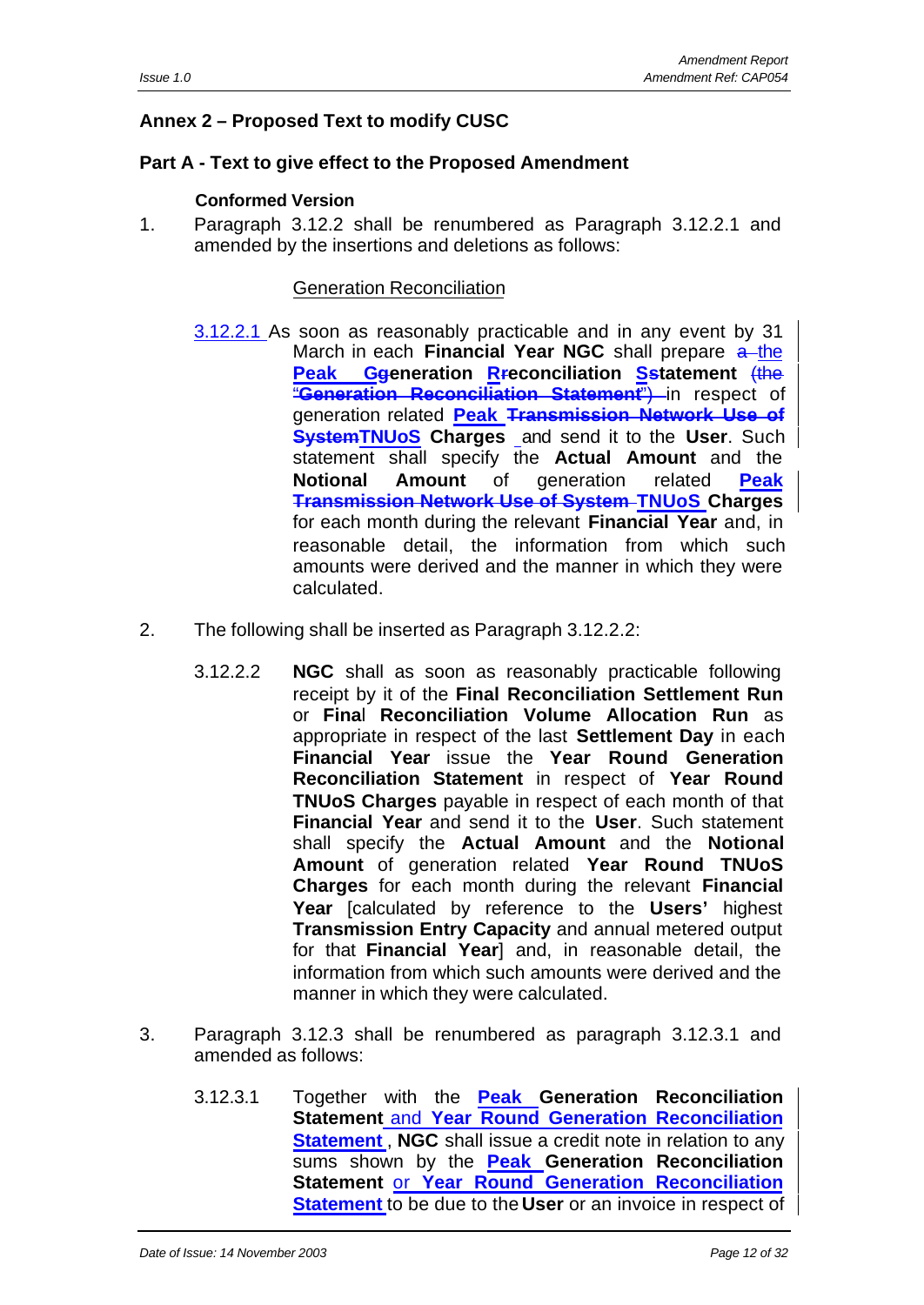sums due to **NGC** and in each case interest thereon calculated pursuant to Paragraph 3.12.6 below.

- 4. The following shall be inserted as Paragraph 3.12.3.2:
	- 3.12.3.2 Payment of any invoice issued pursuant to Paragraph 3.12.3.1 above or the application of any credit note issued pursuant to that paragraph against any liability of the **User** to **NGC** for Peak TNUoS Charges or Year Round TNUoS Charges will be in full and final settlement of all peak TNUoS Charges or Year round TNUoS Charges for the **Financial Year** to which the invoice or credit note relates provided that nothing in this Paragraph 3.12.3.2 shall affect the rights of the parties under the provisions of Paragraph 7.3.5.
- 5. Paragraph 3.12.8 shall be amended by the inclusion of the words as follows:
	- 3.12.8 The right to submit **Peak Generation Reconciliation Statements**, **Year Round Generation Reconciliation Statements, Initial Demand Reconciliation Statements** and **Final Demand Reconciliation Statements** and the consequential invoices and/or credit notes shall survive the termination of the **User's** rights under the **CUSC** and the parties agree that the provisions contained in Paragraphs 3.12 and 3.13 shall continue to bind them after such termination (the version in existence at the date of termination being the applicable version in the case of any amendments).
- 6. Paragraph 9.10.4.2 shall be renumbered as 9.10.4.2.1 and amended by the inclusion of the words as follows:

- 9.10.4.2.1 As soon as reasonably practicable and in any event by 30  $\parallel$ April in each **Financial Year NGC** shall prepare a generation reconciliation statement the "**Peak Generation Reconciliation Statement**") in respect of generation related **Peak Transmission Network Use of SystemTNUoS Charges** and send it to the **User**. Such statement shall specify the **Actual Amount** and the **Notional Amount** of generation related **Peak Transmission Network Use of SystemTNUoS Charges** for each month during the relevant **Financial Year** and, in reasonable detail, the information from which such amounts were derived and the manner in which they were calculated.
- 7. The following shall be inserted as Paragraph 9.10.4.2.2
	- 9.10.4.2.2 **NGC** shall as soon as reasonably practicable following receipt by it of the **Final Reconciliation Settlement Run**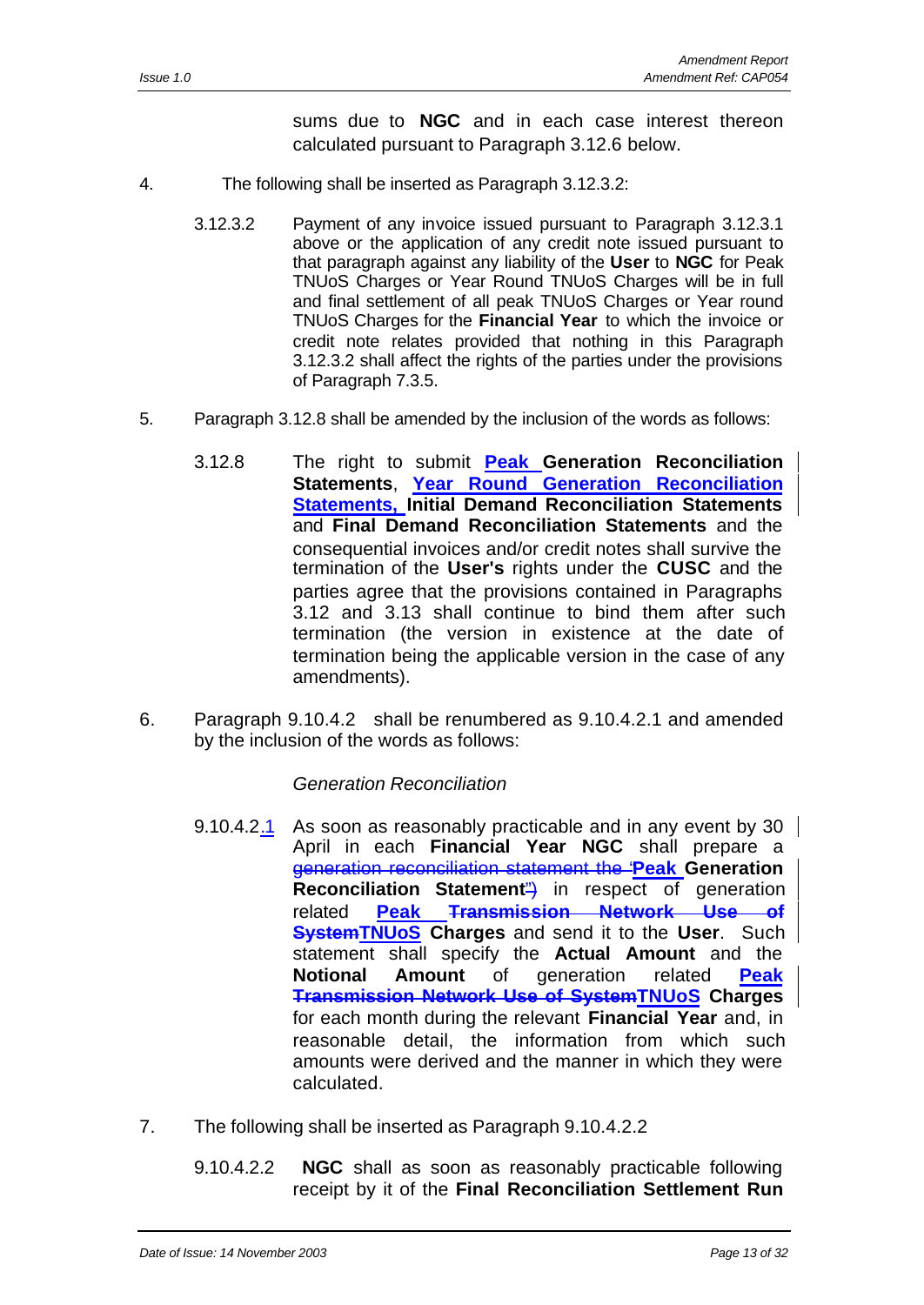or **Fina**l **Reconciliation Volume Allocation Run** as appropriate in respect of the last **Settlement Day** in each **Financial Year** issue the **Year Round Generation Reconciliation Statement** in respect of **Year Round TNUoS Charges** payable in respect of each month of that **Financial Year** and send it to the **User**. Such statement shall specify the **Actual Amount** and the **Notional Amount** of generation related **Year Round TNUoS Charges** for each month during the relevant **Financial Year** [calculated by reference to the **Users'** highest **Transmission Entry Capacity** and annual metered output for that **Financial Year**] and, in reasonable detail, the information from which such amounts were derived and the manner in which they were calculated.

- 8. Paragraph 9.10.4.3 shall be amended by the inclusion of the words as follows:
	- 9.10.4.3 Together with the **Peak Generation Reconciliation Statement** and **Year Round Generation Reconciliation Statement, NGC** shall issue a credit note in relation to any sums shown by the **Peak Generation Reconciliation Statement** and **Year Round Generation Reconciliation Statement** to be due to the **User** or an invoice in respect of sums due to **NGC** and in each case interest thereon calculated pursuant to Paragraph 9.10.4.4 6 below.
- 9. The following definitions shall be added to Section 11:

| "Peak Generation Reconciliation<br>Statement"                           | the statement prepared in<br>accordance with Paragraph<br>3.12.2.1 and<br>Paragraph<br>9.10.4.2.1                                                                                                                   |
|-------------------------------------------------------------------------|---------------------------------------------------------------------------------------------------------------------------------------------------------------------------------------------------------------------|
| "Peak TNUoS Charges "                                                   | the element of Transmission<br>Network Use of System<br><b>Charges</b> calculated<br>in<br>accordance with the Use of<br>System Charging<br>Methodology in respect of<br>peak related infrastructure<br>investment. |
| Round<br><b>Generation</b><br>"Year<br><b>Reconciliation Statement"</b> | the statement prepared in<br>accordance with Paragraph<br>3.12.2.2 and<br>Paragraph<br>9.10.2.2.2                                                                                                                   |
| "Year Round TNUoS Charges"                                              | the element of Transmission<br>Network Use of System<br>Charges<br>calculated<br>in                                                                                                                                 |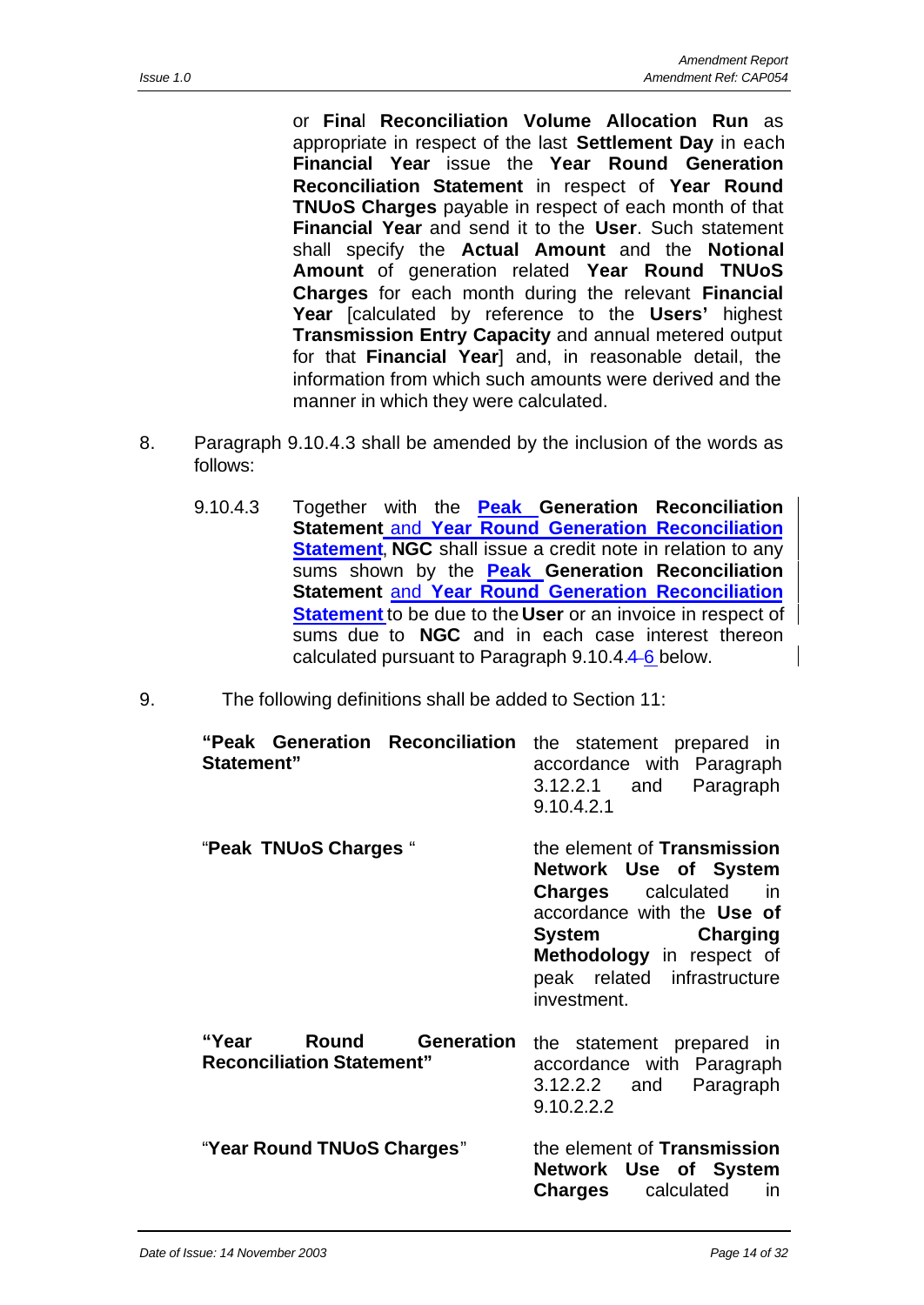accordance with the **Use of System Charging Methodology** in respect of year round related infrastructure investment.

### **Clean Version**

1. Paragraph 3.12.2 shall be renumbered as Paragraph 3.12.2.1 and amended by the insertions and deletions as follows:

- 3.12.2.1 As soon as reasonably practicable and in any event by 31 March in each **Financial Year NGC** shall prepare the **Peak Generation Reconciliation Statement** in respect of generation related **Peak TNUoS Charges** and send it to the **User**. Such statement shall specify the **Actual Amount** and the **Notional Amount** of generation related **Peak TNUoS Charges** for each month during the relevant **Financial Year** and, in reasonable detail, the information from which such amounts were derived and the manner in which they were calculated.
- 2. The following shall be inserted as Paragraph 3.12.2.2:
	- 3.12.2.2 **NGC** shall as soon as reasonably practicable following receipt by it of the **Final Reconciliation Settlement Run** or **Fina**l **Reconciliation Volume Allocation Run** as appropriate in respect of the last **Settlement Day** in each **Financial Year** issue the **Year Round Generation Reconciliation Statement** in respect of **Year Round TNUoS Charges** payable in respect of each month of that **Financial Year** and send it to the **User**. Such statement shall specify the **Actual Amount** and the **Notional Amount** of generation related **Year Round TNUoS Charges** for each month during the relevant **Financial Year** [calculated by reference to the **Users'** highest **Transmission Entry Capacity** and annual metered output for that **Financial Year**] and, in reasonable detail, the information from which such amounts were derived and the manner in which they were calculated.
- 3. Paragraph 3.12.3 shall be renumbered as paragraph 3.12.3.1 and amended as follows:
	- 3.12.3.1 Together with the **Peak Generation Reconciliation Statement** and **Year Round Generation Reconciliation Statement** , **NGC** shall issue a credit note in relation to any sums shown by the **Peak Generation Reconciliation**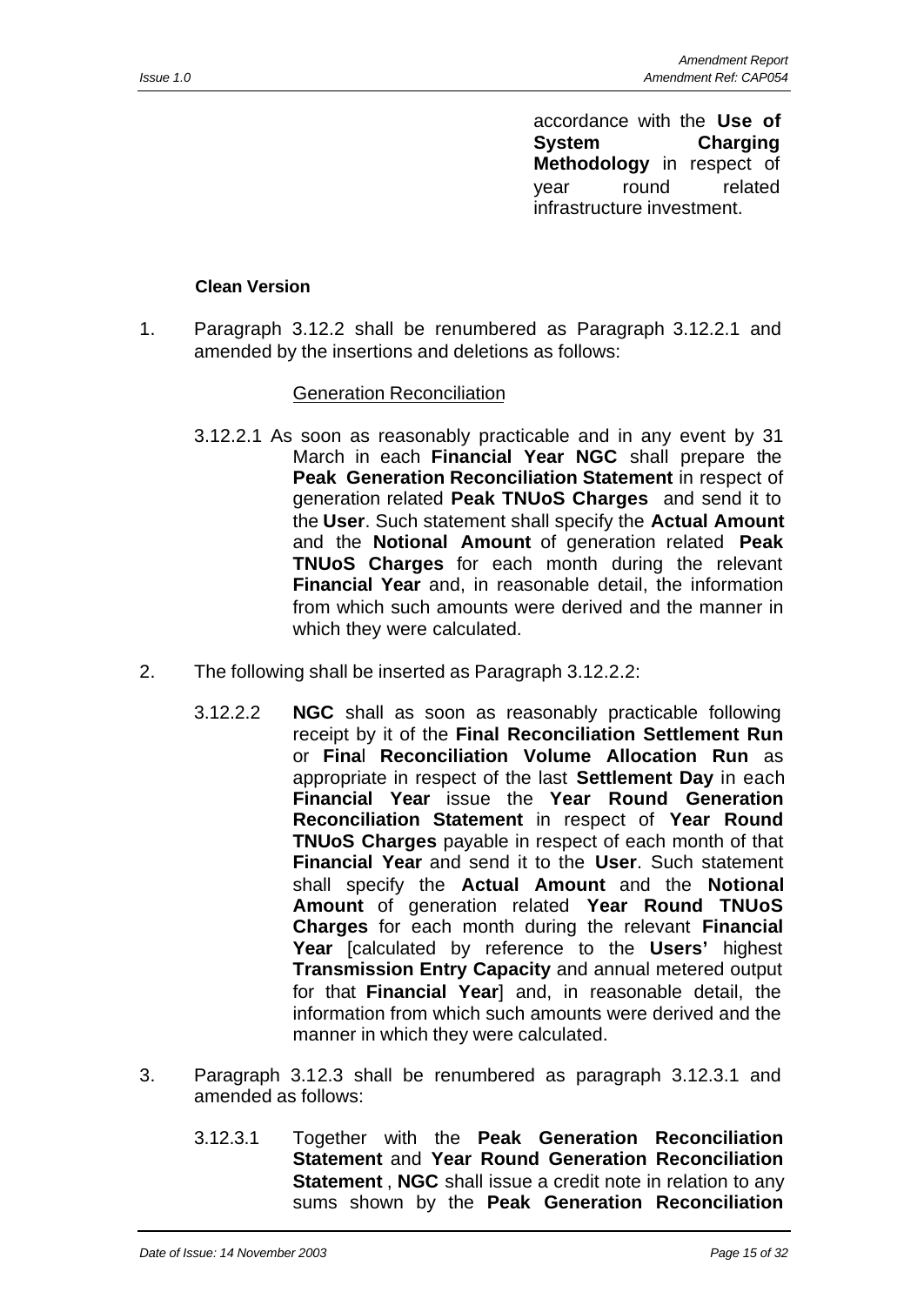$\mathsf{l}$ 

**Statement** or **Year Round Generation Reconciliation Statement** to be due to the **User** or an invoice in respect of sums due to **NGC** and in each case interest thereon calculated pursuant to Paragraph 3.12.6 below.

- 4.5. The following shall be inserted as Paragraph 3.12.3.2:
	- 3.12.3.2 Payment of any invoice issued pursuant to Paragraph 3.12.3.1 above or the application of any credit note issued pursuant to that paragraph against any liability of the **User** to **NGC** for Peak TNUoS Charges or Year Round TNUoS Charges will be in full and final settlement of all peak TNUoS Charges or Year round TNUoS Charges for the **Financial Year** to which the invoice or credit note relates provided that nothing in this Paragraph 3.12.3.2 shall affect the rights of the parties under the provisions of Paragraph 7.3.5.
- 5. Paragraph 3.12.8 shall be amended by the inclusion of the words as follows:
	- 3.12.8 The right to submit **Peak Generation Reconciliation Statements**, **Year Round Generation Reconciliation Statements, Initial Demand Reconciliation Statements** and **Final Demand Reconciliation Statements** and the consequential invoices and/or credit notes shall survive the termination of the **User's** rights under the **CUSC** and the parties agree that the provisions contained in Paragraphs 3.12 and 3.13 shall continue to bind them after such termination (the version in existence at the date of termination being the applicable version in the case of any amendments).
- 6. Paragraph 9.10.4.2 shall be renumbered as 9.10.4.2.1 and amended by the inclusion of the words as follows:

- 9.10.4.2.1 As soon as reasonably practicable and in any event by 30 April in each **Financial Year NGC** shall prepare a **Peak Generation Reconciliation Statement** in respect of generation related **Peak TNUoS Charges** and send it to the **User**. Such statement shall specify the **Actual Amount** and the **Notional Amount** of generation related **Peak TNUoS Charges** for each month during the relevant **Financial Year** and, in reasonable detail, the information from which such amounts were derived and the manner in which they were calculated.
- 7. The following shall be inserted as Paragraph 9.10.4.2.2
	- 9.10.4.2.2 **NGC** shall as soon as reasonably practicable following receipt by it of the **Final Reconciliation Settlement Run** or **Fina**l **Reconciliation Volume Allocation Run** as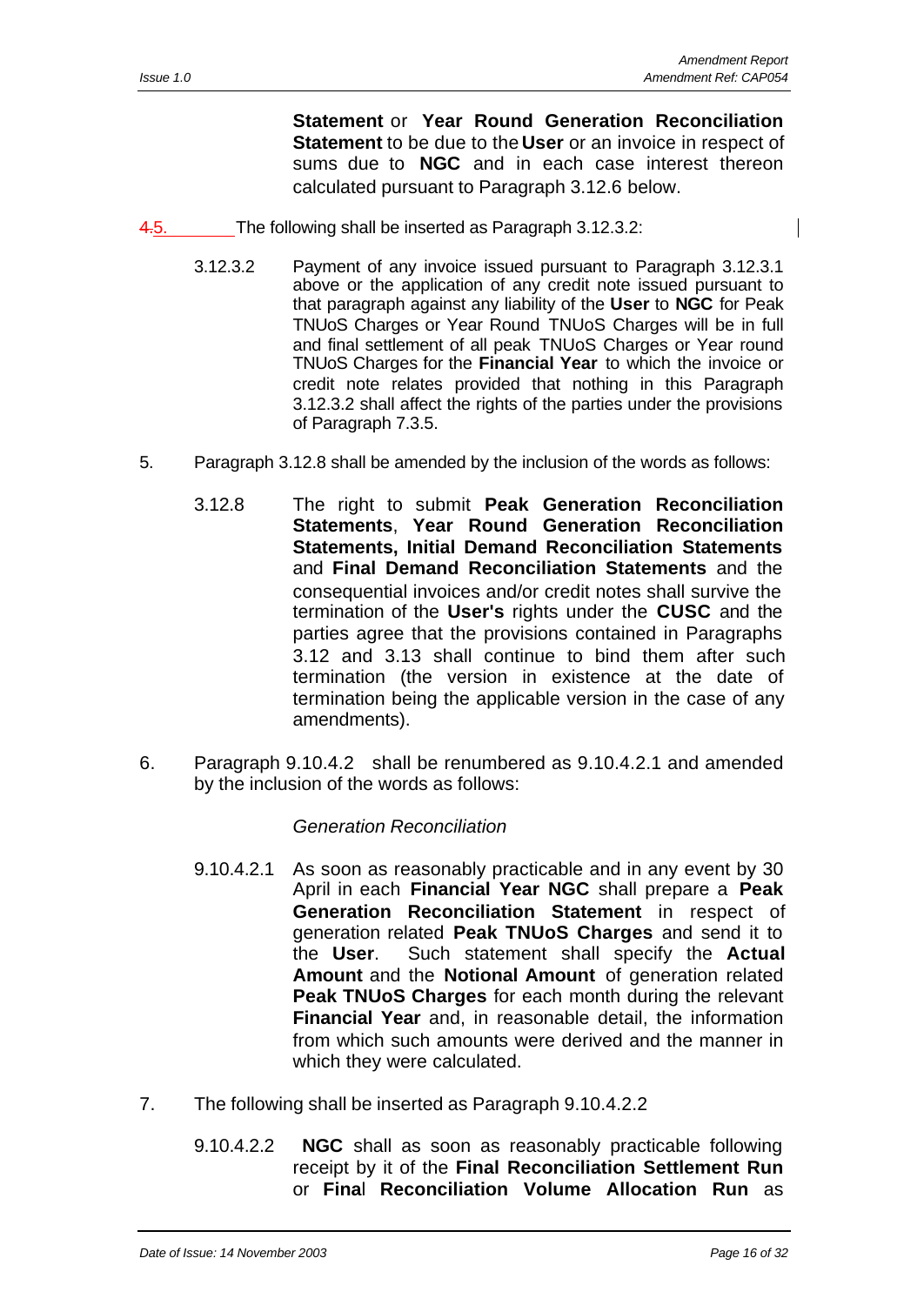appropriate in respect of the last **Settlement Day** in each **Financial Year** issue the **Year Round Generation Reconciliation Statement** in respect of **Year Round TNUoS Charges** payable in respect of each month of that **Financial Year** and send it to the **User**. Such statement shall specify the **Actual Amount** and the **Notional Amount** of generation related **Year Round TNUoS Charges** for each month during the relevant **Financial Year** [calculated by reference to the **Users'** highest **Transmission Entry Capacity** and annual metered output for that **Financial Year**] and, in reasonable detail, the information from which such amounts were derived and the manner in which they were calculated.

- 8. Paragraph 9.10.4.3 shall be amended by the inclusion of the words as follows:
	- 9.10.4.3 Together with the **Peak Generation Reconciliation Statement** and **Year Round Generation Reconciliation Statement**, **NGC** shall issue a credit note in relation to any sums shown by the **Peak Generation Reconciliation Statement** and **Year Round Generation Reconciliation Statement** to be due to the **User** or an invoice in respect of sums due to **NGC** and in each case interest thereon calculated pursuant to Paragraph 9.10.4.6 below.
- 9.10. The following definitions shall be added to Section 11:

| "Peak Generation Reconciliation<br>Statement"                           | the statement prepared in<br>accordance with Paragraph<br>3.12.2.1 and<br>Paragraph<br>9.10.4.2.1                                                                                                                          |
|-------------------------------------------------------------------------|----------------------------------------------------------------------------------------------------------------------------------------------------------------------------------------------------------------------------|
| "Peak TNUoS Charges"                                                    | the element of <b>Transmission</b><br>Network Use of System<br><b>Charges</b> calculated<br>in<br>accordance with the Use of<br>System Charging<br>Methodology in respect of<br>peak related infrastructure<br>investment. |
| <b>Generation</b><br>Round<br>"Year<br><b>Reconciliation Statement"</b> | the statement prepared in<br>accordance with Paragraph<br>3.12.2.2 and<br>Paragraph<br>9.10.2.2.2                                                                                                                          |
| "Year Round TNUoS Charges"                                              | the element of Transmission<br>Network Use of System<br>Charges<br>calculated<br>in<br>accordance with the Use of                                                                                                          |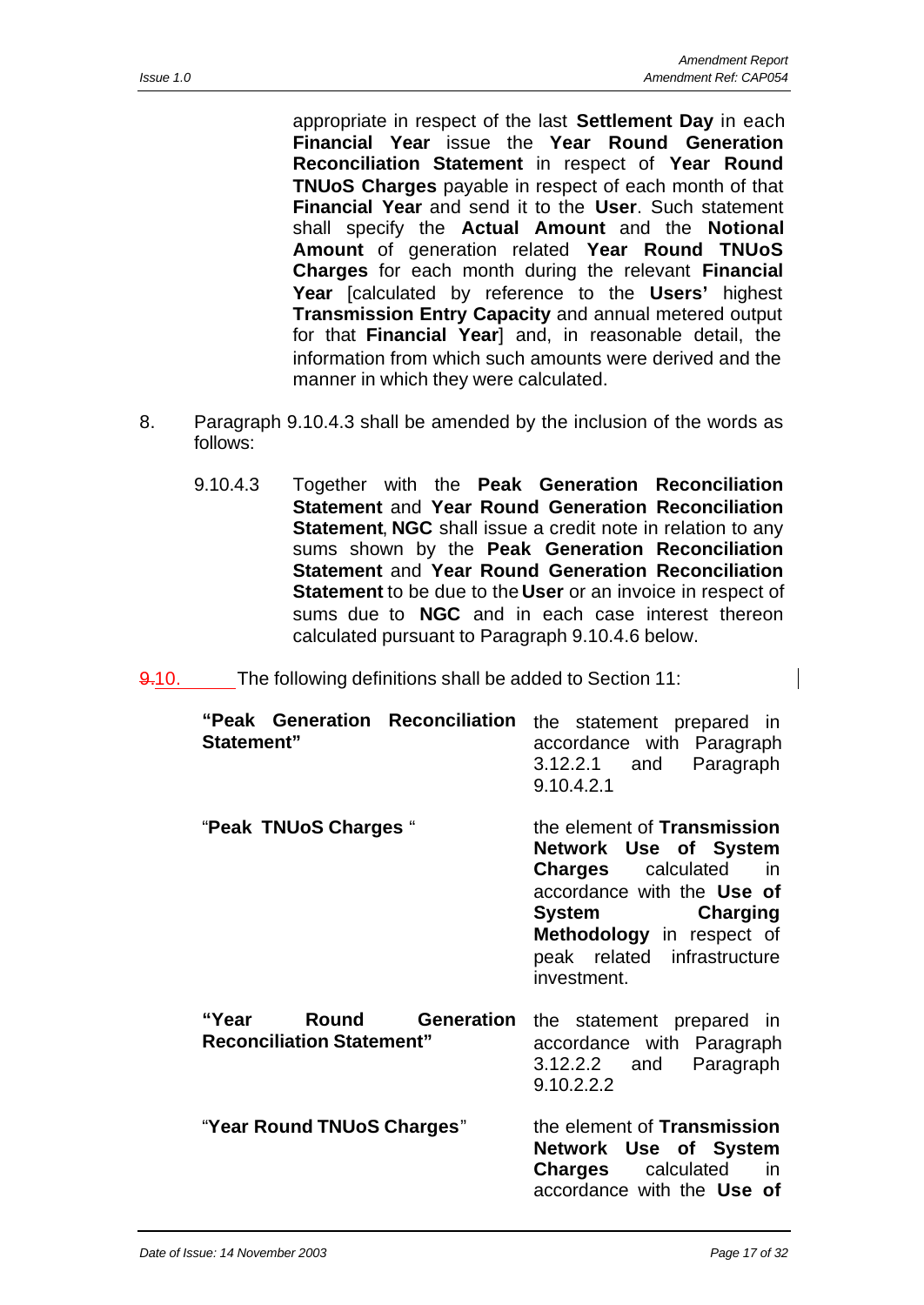**System Charging Methodology** in respect of year round related infrastructure investment.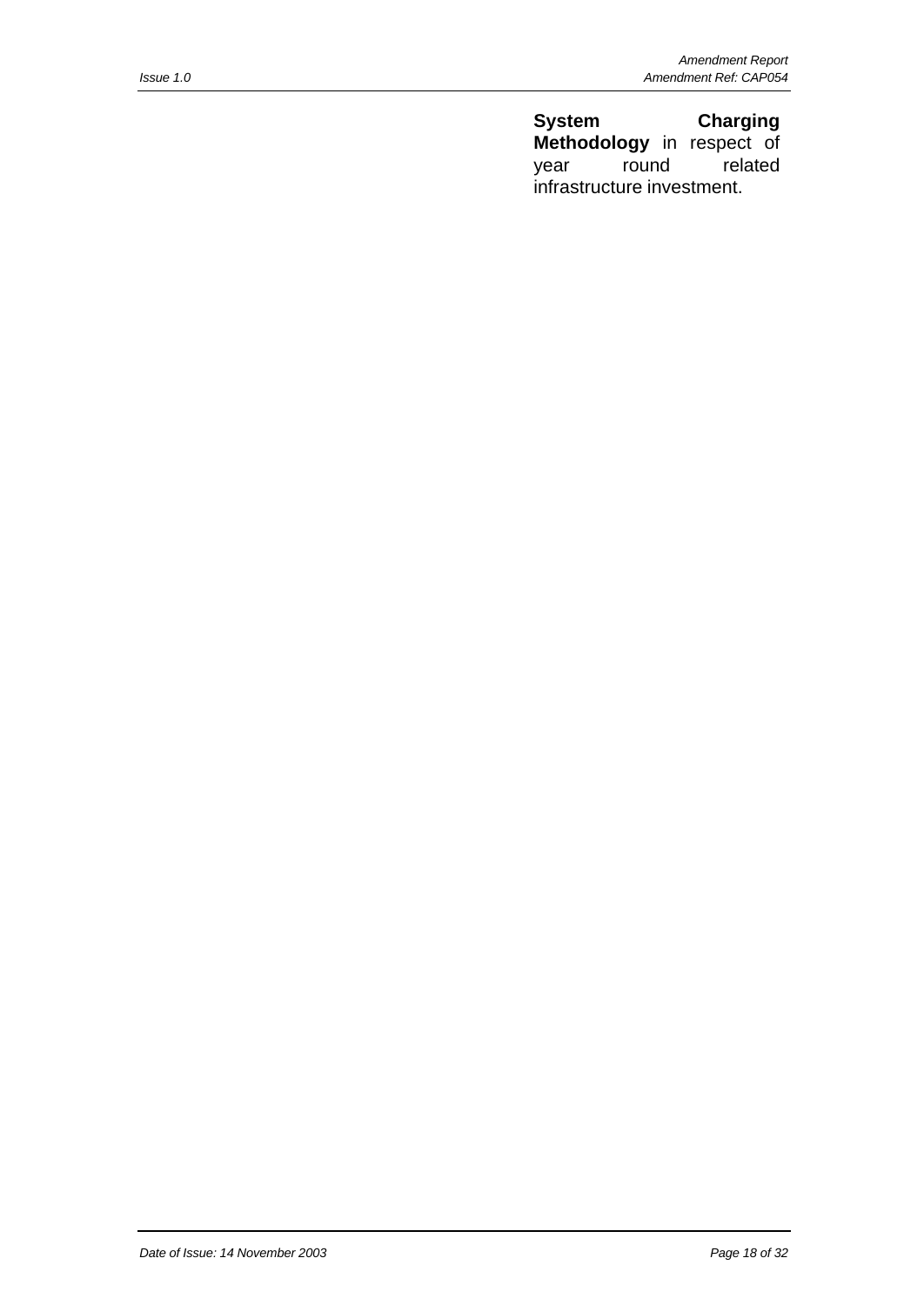### **Part B - Text to give effect to the Alternative Amendment**

### **Conformed Version**

1. Paragraph 3.12.2 shall be renumbered as Paragraph 3.12.2.1 and amended by the insertions and deletions as follows:

- 3.12.2.1 As soon as reasonably practicable and in any event by 31 March in each **Financial Year NGC** shall prepare a-the **Peak Ggeneration Rreconciliation Sstatement** (the "**Generation Reconciliation Statement**") in respect of generation related **Peak Transmission Network Use of SystemTNUoS Charges** and send it to the **User**. Such statement shall specify the **Actual Amount** and the **Notional Amount** of generation related **Peak Transmission Network Use of System TNUoS Charges** for each month during the relevant **Financial Year** and, in reasonable detail, the information from which such amounts were derived and the manner in which they were calculated.
- 2. The following shall be inserted as Paragraph 3.12.2.2:
	- 3.12.2.2 **NGC** shall as soon as reasonably practicable following receipt by it of the **Final Reconciliation Settlement Run** or **Fina**l **Reconciliation Volume Allocation Run** as appropriate in respect of the last **Settlement Day** in each **Financial Year** issue the **Year Round Generation Reconciliation Statement** in respect of **Year Round TNUoS Charges** payable in respect of each month of that **Financial Year** and send it to the **User**. Such statement shall specify the **Actual Amount** and the **Notional Amount** of generation related **Year Round TNUoS Charges** for each month during the relevant **Financial Year** and, in reasonable detail, the information from which such amounts were derived and the manner in which they were calculated.
- 3. Paragraph 3.12.3 shall be renumbered as paragraph 3.12.3.1 and amended as follows:
	- 3.12.3.1 Together with the **Peak Generation Reconciliation Statement** and **Year Round Generation Reconciliation Statement** , **NGC** shall issue a credit note in relation to any sums shown by the **Peak Generation Reconciliation Statement** or **Year Round Generation Reconciliation Statement** to be due to the **User** or an invoice in respect of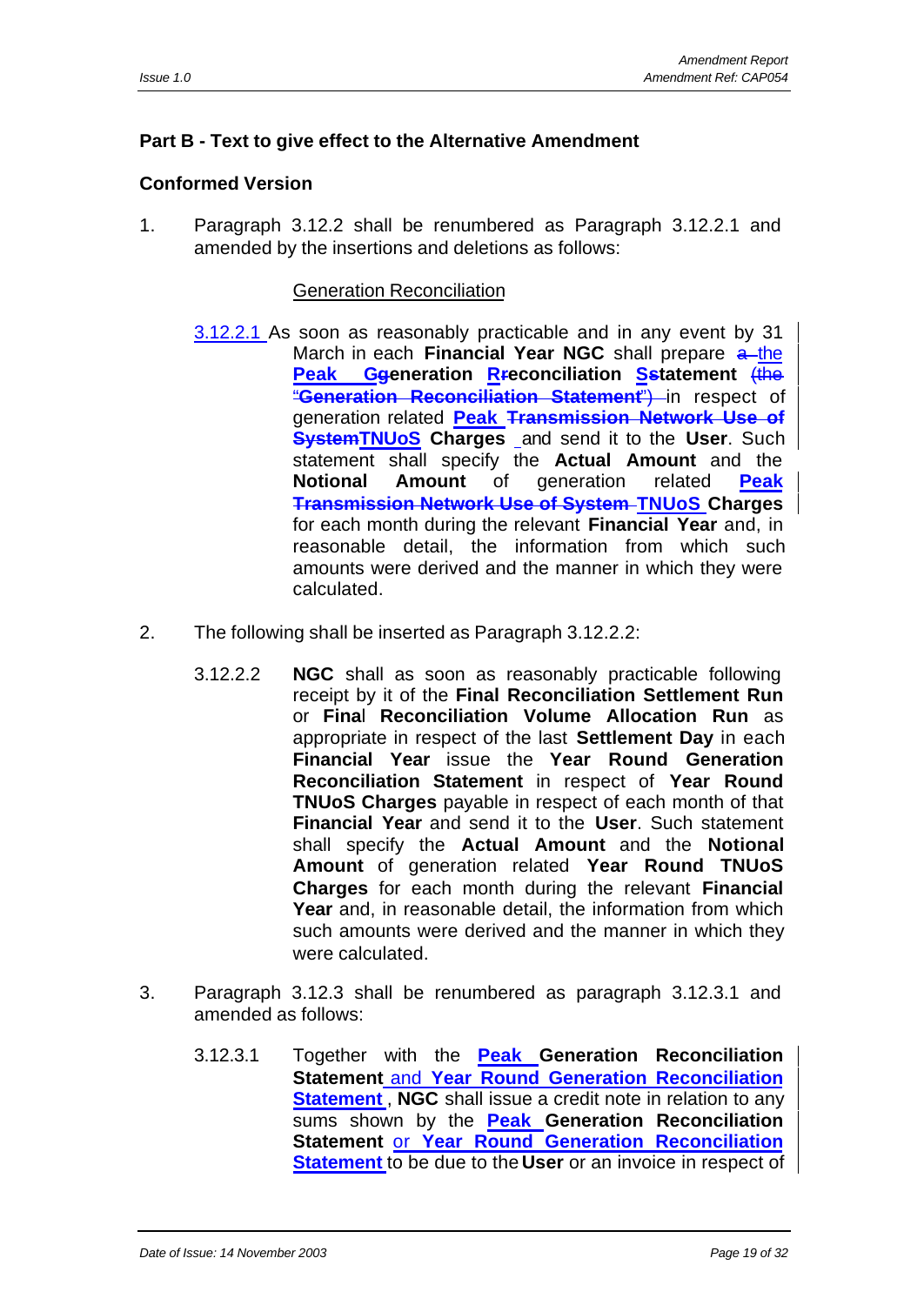sums due to **NGC** and in each case interest thereon calculated pursuant to Paragraph 3.12.6 below.

- 6. The following shall be inserted as Paragraph 3.12.3.2:
	- 3.12.3.2 Payment of any invoice issued pursuant to Paragraph 3.12.3.1 above or the application of any credit note issued pursuant to that paragraph against any liability of the **User** to **NGC** for Peak TNUoS Charges or Year Round TNUoS Charges will be in full and final settlement of all peak TNUoS Charges or Year round TNUoS Charges for the **Financial Year** to which the invoice or credit note relates provided that nothing in this Paragraph 3.12.3.2 shall affect the rights of the parties under the provisions of Paragraph 7.3.5.
- 5. Paragraph 3.12.8 shall be amended by the inclusion of the words as follows:
	- 3.12.8 The right to submit **Peak Generation Reconciliation Statements**, **Year Round Generation Reconciliation Statements, Initial Demand Reconciliation Statements** and **Final Demand Reconciliation Statements** and the consequential invoices and/or credit notes shall survive the termination of the **User's** rights under the **CUSC** and the parties agree that the provisions contained in Paragraphs 3.12 and 3.13 shall continue to bind them after such termination (the version in existence at the date of termination being the applicable version in the case of any amendments).
- 6. Paragraph 9.10.4.2 shall be renumbered as 9.10.4.2.1 and amended by the inclusion of the words as follows:

- 9.10.4.2.1 As soon as reasonably practicable and in any event by 30  $\parallel$ April in each **Financial Year NGC** shall prepare a generation reconciliation statement the "**Peak Generation Reconciliation Statement**") in respect of generation related **Peak Transmission Network Use of SystemTNUoS Charges** and send it to the **User**. Such statement shall specify the **Actual Amount** and the **Notional Amount** of generation related **Peak Transmission Network Use of SystemTNUoS Charges** for each month during the relevant **Financial Year** and, in reasonable detail, the information from which such amounts were derived and the manner in which they were calculated.
- 7. The following shall be inserted as Paragraph 9.10.4.2.2
	- 9.10.4.2.2 **NGC** shall as soon as reasonably practicable following receipt by it of the **Final Reconciliation Settlement Run**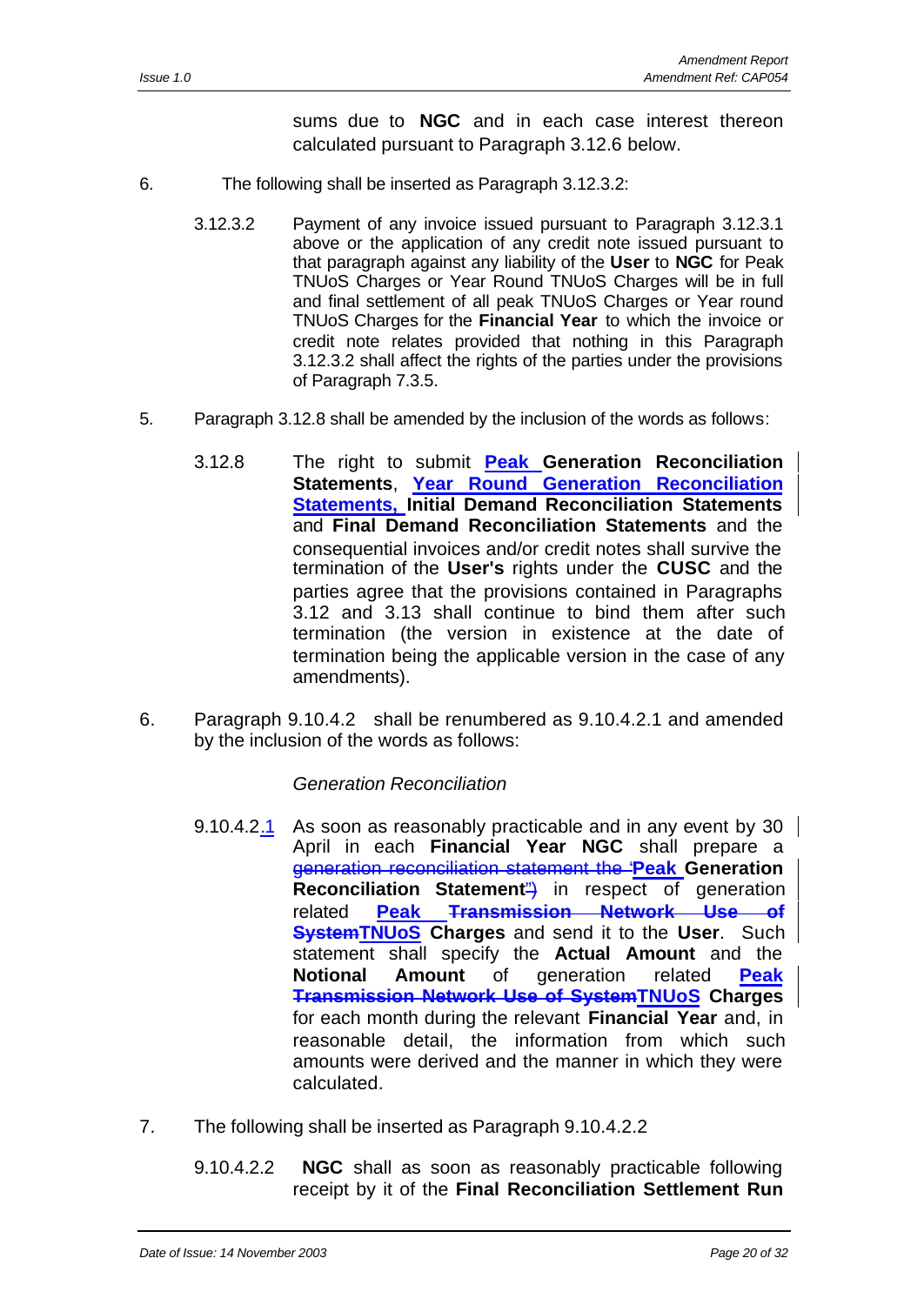or **Fina**l **Reconciliation Volume Allocation Run** as appropriate in respect of the last **Settlement Day** in each **Financial Year** issue the **Year Round Generation Reconciliation Statement** in respect of **Year Round TNUoS Charges** payable in respect of each month of that **Financial Year** and send it to the **User**. Such statement shall specify the **Actual Amount** and the **Notional Amount** of generation related **Year Round TNUoS Charges** for each month during the relevant **Financial Year** [calculated by reference to the **Users'** highest **Transmission Entry Capacity** and annual metered output for that **Financial Year**] and, in reasonable detail, the information from which such amounts were derived and the manner in which they were calculated.

- 8. Paragraph 9.10.4.3 shall be amended by the inclusion of the words as follows:
	- 9.10.4.3 Together with the **Peak Generation Reconciliation Statement** and **Year Round Generation Reconciliation Statement, NGC** shall issue a credit note in relation to any sums shown by the **Peak Generation Reconciliation Statement** and **Year Round Generation Reconciliation Statement** to be due to the **User** or an invoice in respect of sums due to **NGC** and in each case interest thereon calculated pursuant to Paragraph 9.10.4.4 6 below.
- 11. The following definitions shall be added to Section 11:

| "Peak Generation Reconciliation<br>Statement"                           | the statement prepared in<br>accordance with Paragraph<br>3.12.2.1 and<br>Paragraph<br>9.10.4.2.1                                                                                                                             |
|-------------------------------------------------------------------------|-------------------------------------------------------------------------------------------------------------------------------------------------------------------------------------------------------------------------------|
| "Peak TNUoS Charges"                                                    | the element of <b>Transmission</b><br>Network Use of System<br><b>Charges</b> calculated<br>in<br>accordance with the Use of<br>System<br>Charging<br>Methodology in respect of<br>peak related infrastructure<br>investment. |
| Round<br><b>Generation</b><br>"Year<br><b>Reconciliation Statement"</b> | the statement prepared in<br>accordance with Paragraph<br>3.12.2.2 and<br>Paragraph<br>9.10.2.2.2                                                                                                                             |
| "Year Round TNUoS Charges"                                              | the element of Transmission<br>Network Use of System<br>Charges<br>calculated<br>in                                                                                                                                           |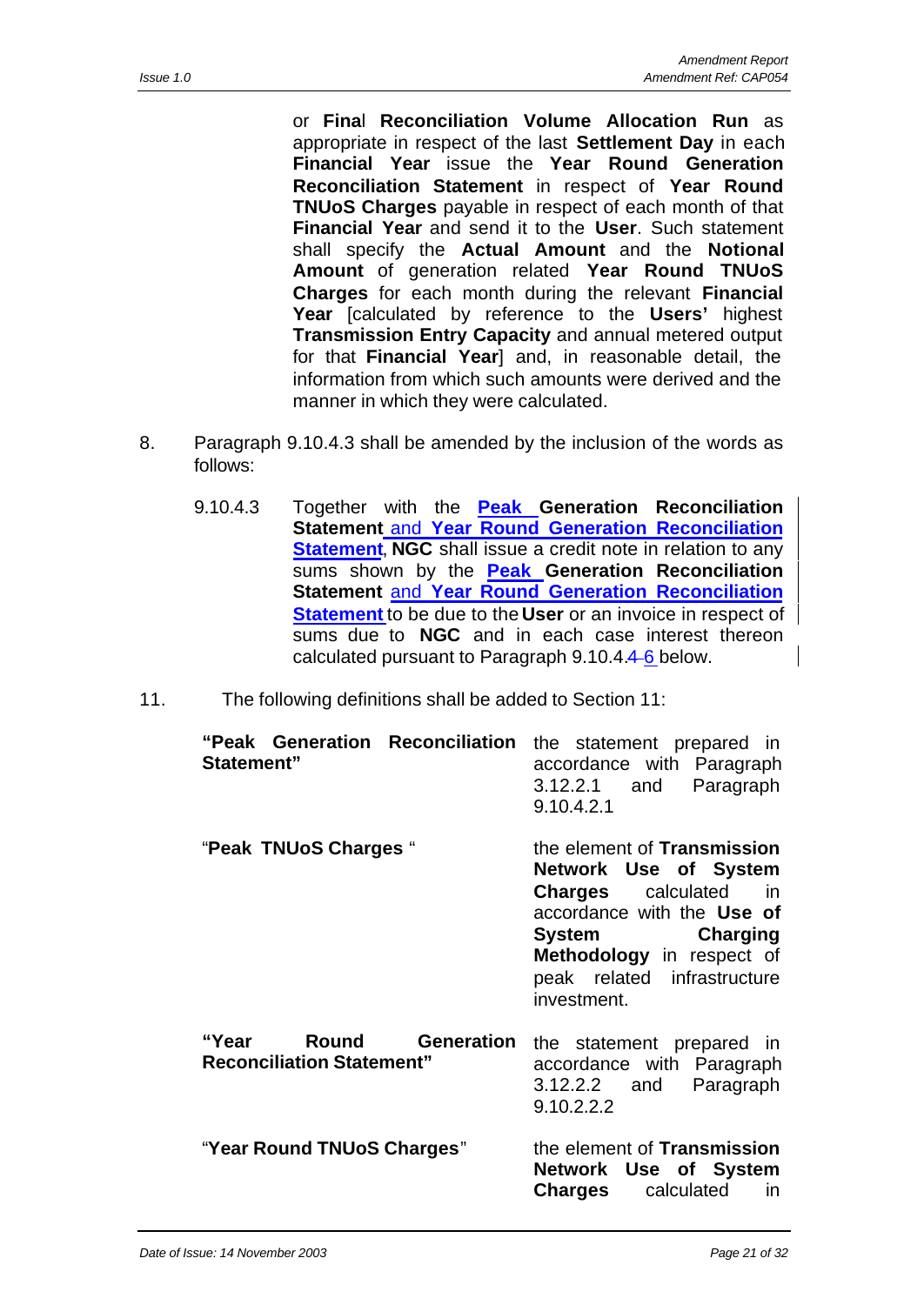accordance with the **Use of System Charging Methodology** in respect of year round related infrastructure investment.

### **Clean Version**

1. Paragraph 3.12.2 shall be renumbered as Paragraph 3.12.2.1 and amended by the insertions and deletions as follows:

- 3.12.2.1 As soon as reasonably practicable and in any event by 31 March in each **Financial Year NGC** shall prepare the **Peak Generation Reconciliation Statement** in respect of generation related **Peak TNUoS Charges** and send it to the **User**. Such statement shall specify the **Actual Amount** and the **Notional Amount** of generation related **Peak TNUoS Charges** for each month during the relevant **Financial Year** and, in reasonable detail, the information from which such amounts were derived and the manner in which they were calculated.
- 2. The following shall be inserted as Paragraph 3.12.2.2:
	- 3.12.2.2 **NGC** shall as soon as reasonably practicable following receipt by it of the **Final Reconciliation Settlement Run** or **Fina**l **Reconciliation Volume Allocation Run** as appropriate in respect of the last **Settlement Day** in each **Financial Year** issue the **Year Round Generation Reconciliation Statement** in respect of **Year Round TNUoS Charges** payable in respect of each month of that **Financial Year** and send it to the **User**. Such statement shall specify the **Actual Amount** and the **Notional Amount** of generation related **Year Round TNUoS Charges** for each month during the relevant **Financial Year** and, in reasonable detail, the information from which such amounts were derived and the manner in which they were calculated.
- 3. Paragraph 3.12.3 shall be renumbered as paragraph 3.12.3.1 and amended as follows:
	- 3.12.3.1 Together with the **Peak Generation Reconciliation Statement** and **Year Round Generation Reconciliation Statement** , **NGC** shall issue a credit note in relation to any sums shown by the **Peak Generation Reconciliation Statement** or **Year Round Generation Reconciliation Statement** to be due to the **User** or an invoice in respect of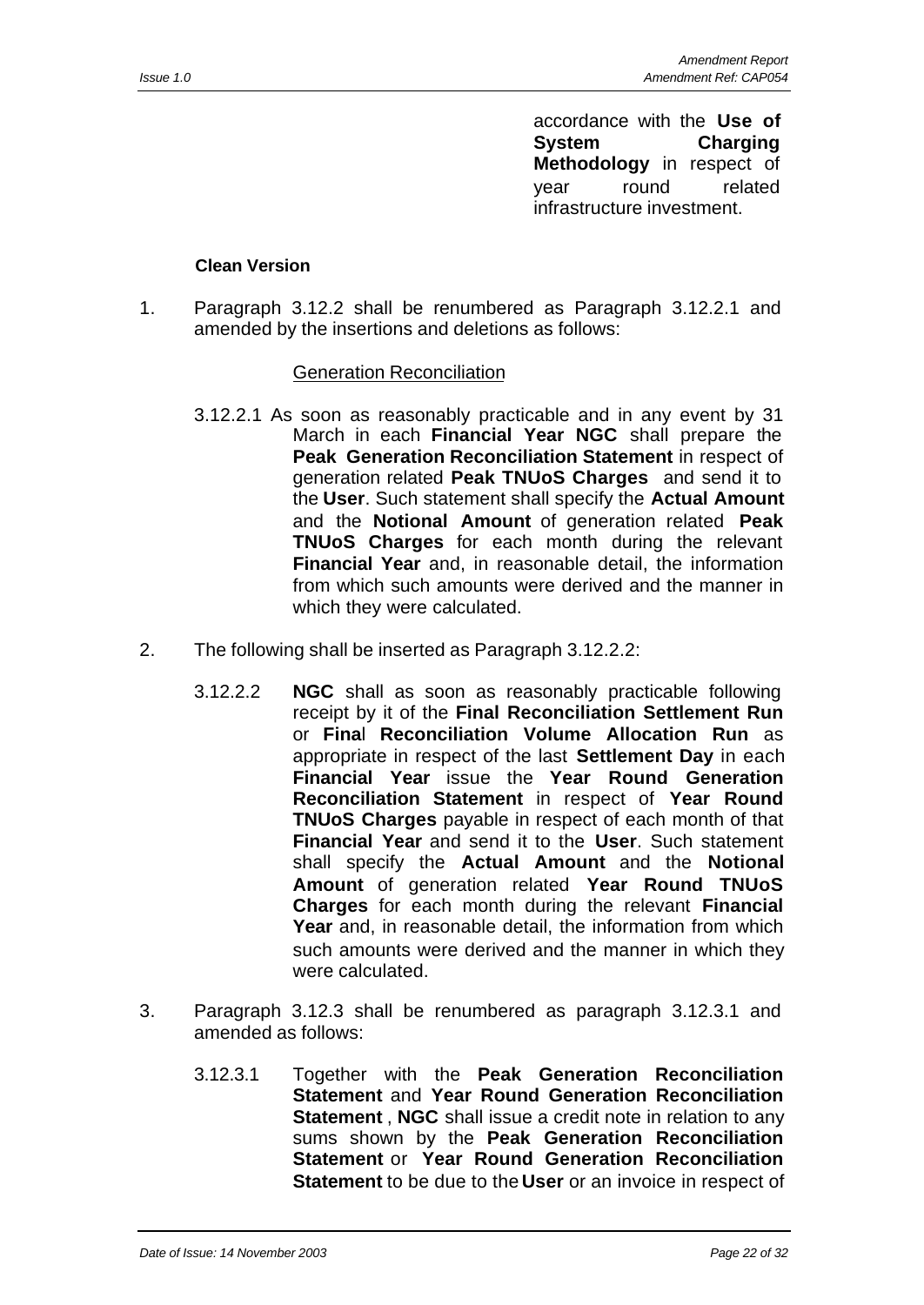sums due to **NGC** and in each case interest thereon calculated pursuant to Paragraph 3.12.6 below.

- 5.7. The following shall be inserted as Paragraph 3.12.3.2:
	- 3.12.3.2 Payment of any invoice issued pursuant to Paragraph 312.3.1 above or the application of any credit note issued pursuant to that paragraph against any liability of the **User** to **NGC** for Peak TNUoS Charges or Year Round TNUoS Charges will be in full and final settlement of all peak TNUoS Charges or Year round TNUoS Charges for the **Financial Year** to which the invoice or credit note relates provided that nothing in this Paragraph 3.12.3.2 shall affect the rights of the parties under the provisions of Paragraph 7.3.5.
- 5. Paragraph 3.12.8 shall be amended by the inclusion of the words as follows:
	- 3.12.8 The right to submit **Peak Generation Reconciliation Statements**, **Year Round Generation Reconciliation Statements, Initial Demand Reconciliation Statements** and **Final Demand Reconciliation Statements** and the consequential invoices and/or credit notes shall survive the termination of the **User's** rights under the **CUSC** and the parties agree that the provisions contained in Paragraphs 3.12 and 3.13 shall continue to bind them after such termination (the version in existence at the date of termination being the applicable version in the case of any amendments).
- 6. Paragraph 9.10.4.2 shall be renumbered as 9.10.4.2.1 and amended by the inclusion of the words as follows:

- 9.10.4.2.1 As soon as reasonably practicable and in any event by 30 April in each **Financial Year NGC** shall prepare a **Peak Generation Reconciliation Statement** in respect of generation related **Peak TNUoS Charges** and send it to the **User**. Such statement shall specify the **Actual Amount** and the **Notional Amount** of generation related **Peak TNUoS Charges** for each month during the relevant **Financial Year** and, in reasonable detail, the information from which such amounts were derived and the manner in which they were calculated.
- 7. The following shall be inserted as Paragraph 9.10.4.2.2
	- 9.10.4.2.2 **NGC** shall as soon as reasonably practicable following receipt by it of the **Final Reconciliation Settlement Run** or **Fina**l **Reconciliation Volume Allocation Run** as appropriate in respect of the last **Settlement Day** in each **Financial Year** issue the **Year Round Generation**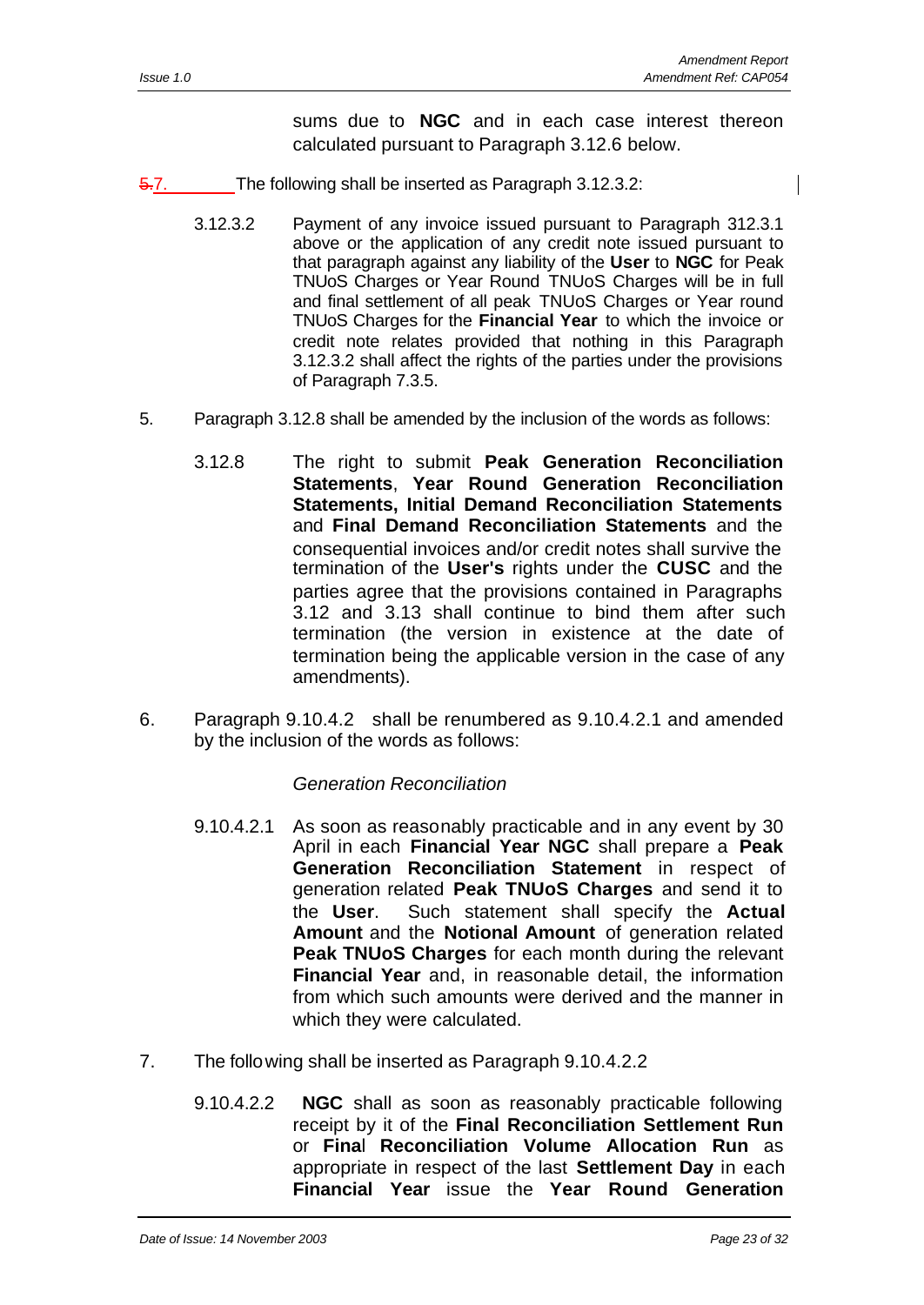**Reconciliation Statement** in respect of **Year Round TNUoS Charges** payable in respect of each month of that **Financial Year** and send it to the **User**. Such statement shall specify the **Actual Amount** and the **Notional Amount** of generation related **Year Round TNUoS Charges** for each month during the relevant **Financial Year** [calculated by reference to the **Users'** highest **Transmission Entry Capacity** and annual metered output for that **Financial Year**] and, in reasonable detail, the information from which such amounts were derived and the manner in which they were calculated.

- 8. Paragraph 9.10.4.3 shall be amended by the inclusion of the words as follows:
	- 9.10.4.3 Together with the **Peak Generation Reconciliation Statement** and **Year Round Generation Reconciliation Statement**, **NGC** shall issue a credit note in relation to any sums shown by the **Peak Generation Reconciliation Statement** and **Year Round Generation Reconciliation Statement** to be due to the **User** or an invoice in respect of sums due to **NGC** and in each case interest thereon calculated pursuant to Paragraph 9.10.4.6 below.

10.12. The following definitions shall be added to Section 11:

| "Peak Generation Reconciliation<br>Statement"                           | the statement prepared in<br>accordance with Paragraph<br>$3.12.2.1$ and<br>Paragraph<br>9.10.4.2.1                                                                                                                     |
|-------------------------------------------------------------------------|-------------------------------------------------------------------------------------------------------------------------------------------------------------------------------------------------------------------------|
| "Peak TNUoS Charges"                                                    | the element of Transmission<br>Network Use of System<br><b>Charges</b> calculated<br>-in<br>accordance with the Use of<br>System<br>Charging<br>Methodology in respect of<br>peak related infrastructure<br>investment. |
| <b>Generation</b><br>Round<br>"Year<br><b>Reconciliation Statement"</b> | the statement prepared in<br>accordance with Paragraph<br>3.12.2.2 and<br>Paragraph<br>9.10.2.2.2                                                                                                                       |
| "Year Round TNUoS Charges"                                              | the element of Transmission<br>Network Use of System<br><b>Charges</b> calculated<br><i>in</i><br>accordance with the Use of<br>System<br>Charging<br>Methodology in respect of                                         |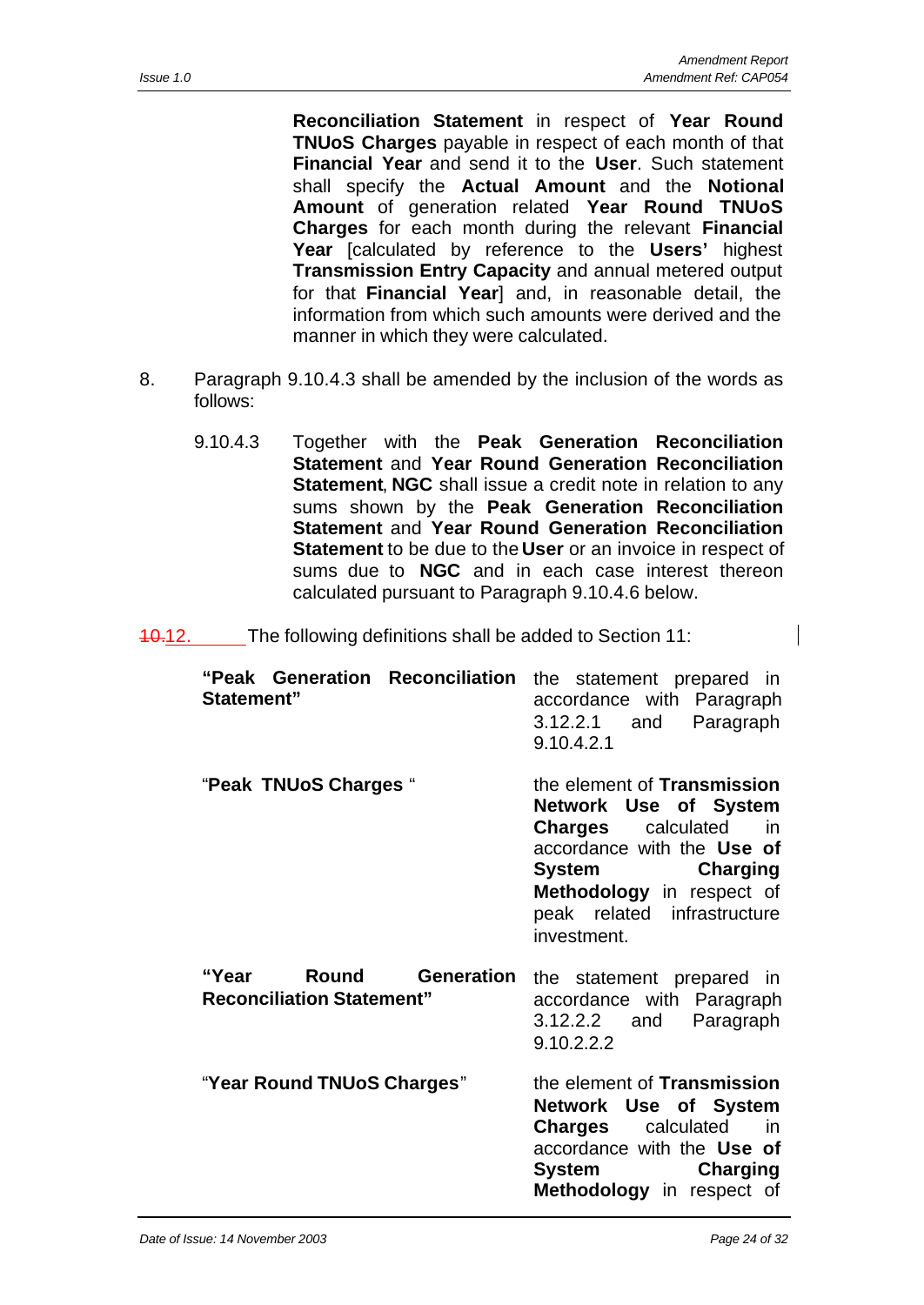year round related infrastructure investment.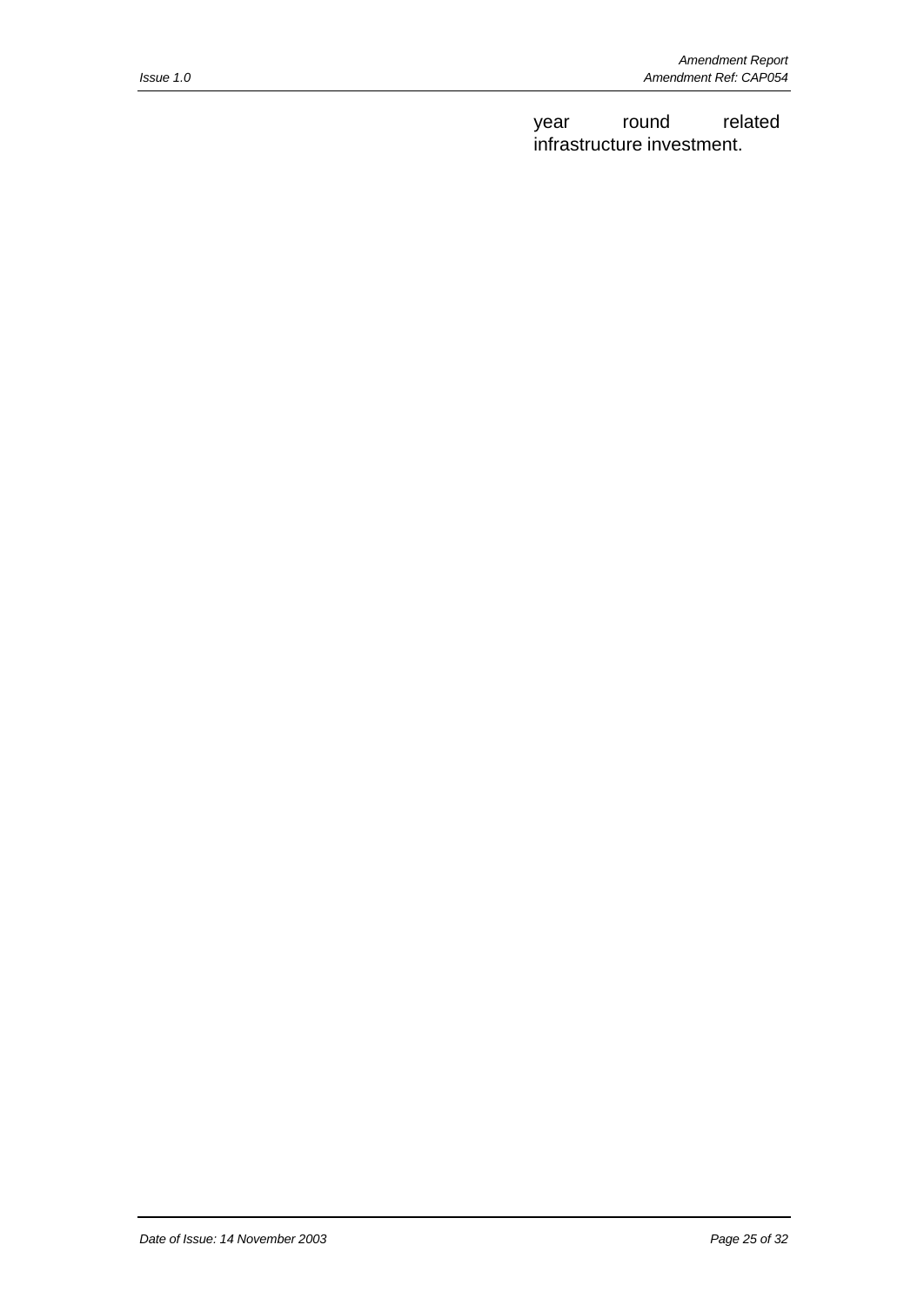### **Annex 3 – Copies of Representations Received to Consultation**

This Annex includes copies of any representations received following circulation of the Consultation Document (circulated on Friday 3<sup>rd</sup> October, requesting comments by close of business on Friday 31<sup>st</sup> October).

Representations were received from the following parties:

| No. | Company                    | <b>File Number</b> |
|-----|----------------------------|--------------------|
|     | <b>British Energy</b>      | CAP054-CR-01       |
| 2   | <b>British Gas Trading</b> | CAP054-CR-02       |
| 3   | <b>EDF Energy</b>          | CAP054-CR-03       |
|     | Powergen                   | CAP054-CR-04       |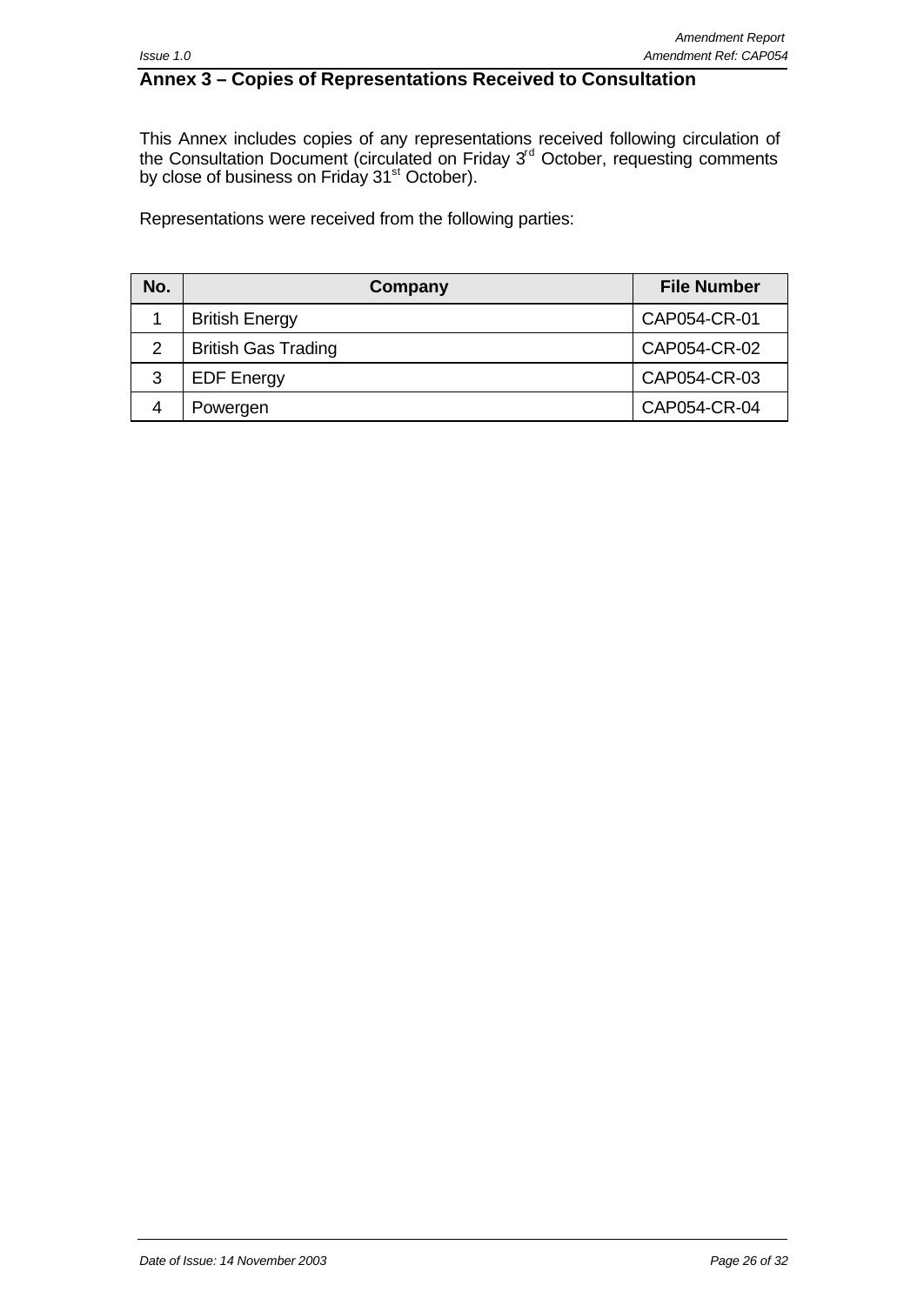| Reference | J54-CR-01<br>CAP         |
|-----------|--------------------------|
| Company   | <b>British</b><br>Energy |



20<sup>th</sup> October 2003

Richard Lavender Commercial Frameworks National Grid Company plc National Grid Transco House Warwick Technology Park Gallows Hill **Warwick** CV34 6DA

Dear Richard,

### **CUSC Consultation Document CAP 054: Introduction of Year Round Charges**

Thank you for the opportunity to comment on the above Amendment Proposal.

In consideration of the above CAP, British Energy advises that it agrees that the implementation will have the effect required to bring the CUSC in line with the change made in the Use of System Charging Modification proposal UoSCM-M-11.

We have already responded to the consultation regarding UoSCM-M-11. This response is in no way superceding that document.

If you have any queries associated with this response, please do not hesitate to contact me to discuss further

Yours faithfully,

Gayle Cairns

Trading Consultant Market Development Power & Energy Trading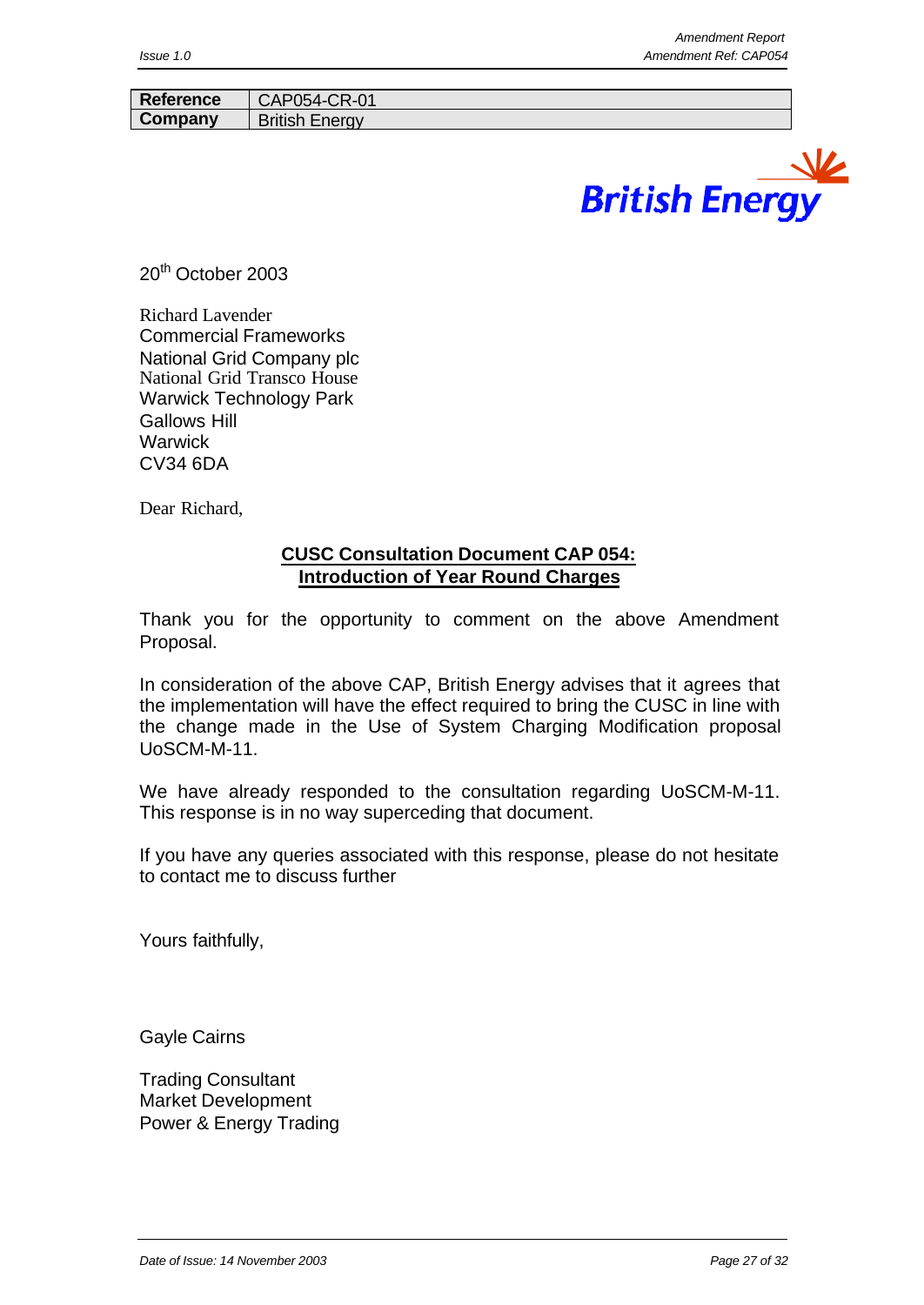| <b>Reference</b>                                                                                                                                                                    | CAP054-CR-02               |                                                                                         |
|-------------------------------------------------------------------------------------------------------------------------------------------------------------------------------------|----------------------------|-----------------------------------------------------------------------------------------|
| Company                                                                                                                                                                             | <b>British Gas Trading</b> |                                                                                         |
|                                                                                                                                                                                     |                            | <b>British Gas</b><br>Trading<br>Please reply to:                                       |
| <b>Richard Lavender</b><br><b>Commercial Frameworks</b><br>National Grid Company plc<br><b>National Grid Transco House</b><br><b>Warwick Technology Park</b><br><b>Gallows Hill</b> |                            | <b>Charter Court</b><br>50 Windsor Road<br>Slough<br><b>Berkshire</b><br><b>SL1 2HA</b> |

Tel. (01753) 758052 Fax (01753) 758137

Warwick CV34 6DA

31st October 2003

### Dear Richard,

### CUSC Amendment Proposals CAP052, CAP053 & CAP054

British Gas Trading (BGT) welcomes the opportunity to provide comments to NGT on the above proposals.

Notwithstanding that we do not support NGC's proposed modification to its methodology statement (CCM-M-07) which results in the first two of these amendments being raised, we wish to raise the following issues to NGT regarding the amendments:

### **CAP052 - Removal of Land Charges**

No Comments

**CAP053 Reconciliation of Site Specific Maintenance Charges**

No comments

### **CAP054 Introduction of Year Round Charges**

In principle we are supportive of this proposal as we believe that this should ensure that peaking plant is available across the highest demand periods of Winter and thus are more correctly charged. However, we are concerned at the lack of detail as to the notional payments. Without this information it is unclear whether the proposal that the suggested notional amount for the Year Round Generation Charge will be based on TEC is the most appropriate. This basis would we believe only be correct for base load generators that run at TEC. It would appear that using this as the basis of the notional charge could therefore greatly overestimate the Year Round Charge for the vast majority of generators and result in overpayments being made to NGC.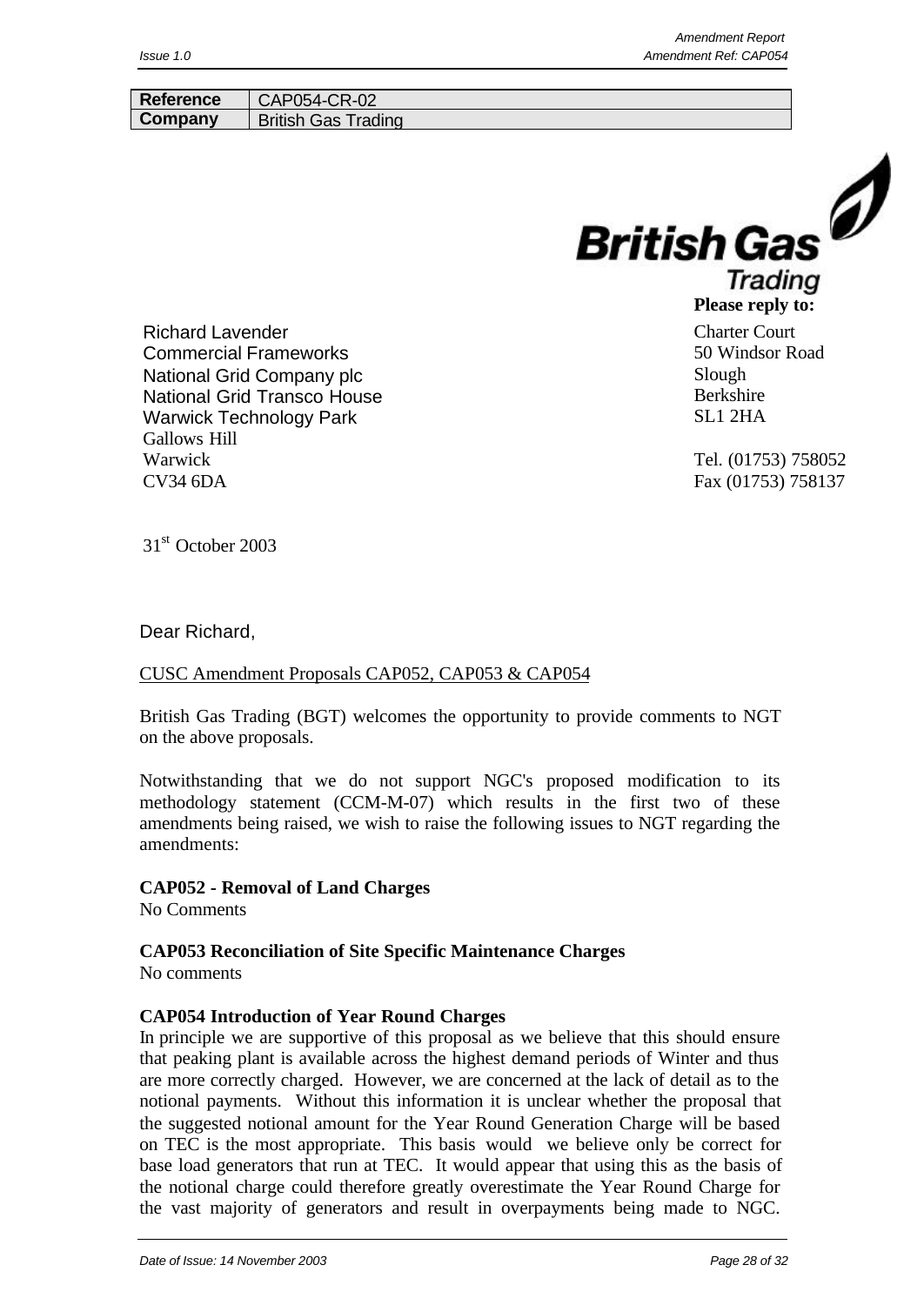Alternative bases should therefore be considered before any decision is made. The final outcome should then be reflected in the CUSC drafting.

I hope these comments have been of use and please contact me if you require any further clarification.

Yours sincerely,

Sarah Owen Commercial Manager British Gas Trading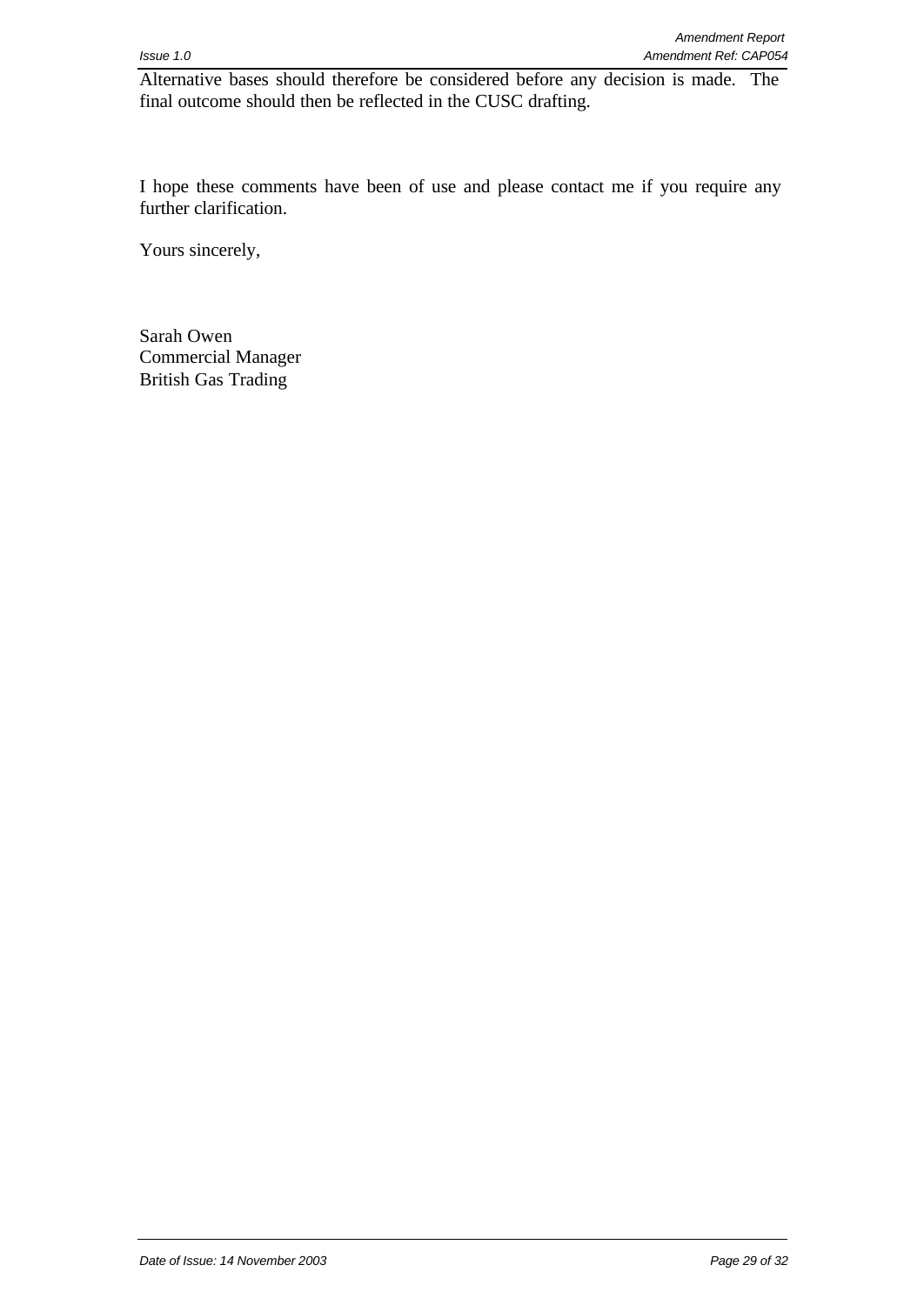|           | <b>Amendment Report</b> |
|-----------|-------------------------|
| Issue 1.0 | Amendment Ref: CAP054   |

| <b>Reference</b> | CAP054-CR-03              |
|------------------|---------------------------|
| Company          | <b>Energy</b><br>⊣נ<br>-- |

#### **Our Ref Your**

Richard Lavender

Commercial Frameworks National Grid Company plc National Grid Transco House Warwick Technology Park Gallows Hill **Warwick** CV34 6DA



**Date** 31 October 2003

Dear Richard,

### **EDF Energy Response to CUSC Amendment Proposal CAP054 – "Introduction of Year Round Charges"**

Thank you for giving EDF Energy the opportunity to respond to this CUSC Amendment Proposal 054 "Introduction of Year Round Charges".

*EDF Energy does not support modification UoSCM-M-11 although we do believe that there is scope for a charging framework that better reflects the costs imposed by users with differing patterns of generation or consumption. We do not believe that the case for this change has been adequately demonstrated in terms of the transmission licence objectives.*

*However, if this proposed charging modification were to be implemented then we would support the implementation of this CUSC amendment proposal as it would ensure consistency between the CUSC and the Charging Methodology and therefore enable National Grid to discharge its Transmission Licence obligations more efficiently.*

We hope our comments have been useful in helping Ofgem assess the merits of this proposal but please contact me if you would like to discuss further.

**Regards** 

Russell Hill Regulation and Market Infrastructure EDF Energy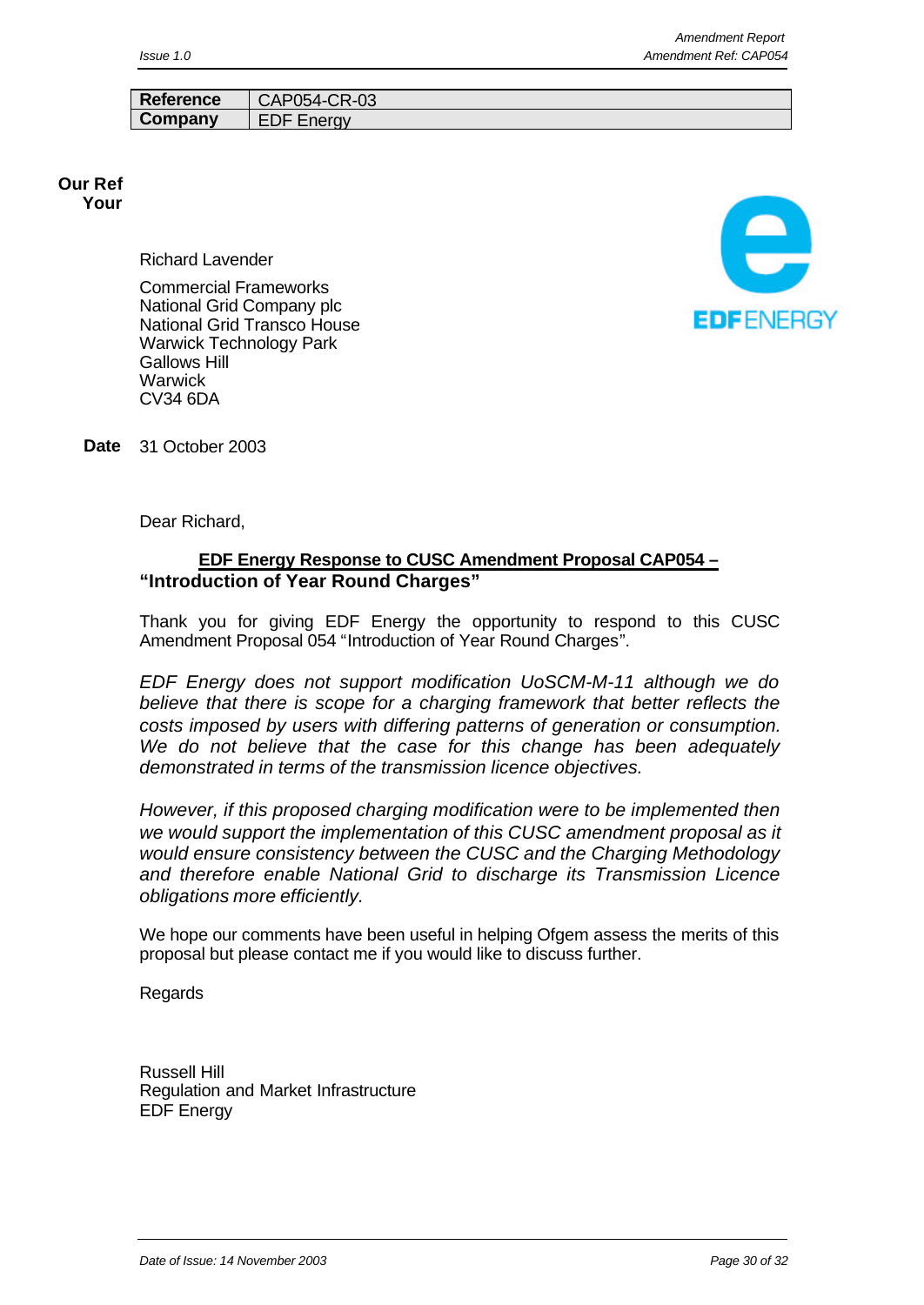

Richard Lavender Commercial Frameworks National Grid Company plc National Grid Transco House Warwick Technology Park Gallows Hill **Warwick** CV34 6DA

**Reference** | CAP054-CR-04 **Company** Powergen

31 October, 2003

Dear Richard

### **CUSC amendment proposals CAP052, CAP053 and CAP054**

Powergen support CAP052 "Removal of Land Charges" and CAP053 "Reconciliation of Site Specific Maintenance Charge". However, we do not support proposal CAP054 "Introduction of Year Round Charges" as we believe that that the charging methodology modification to which it relates, UoSCM-M-11, should not be implemented.

We understand why Users would wish to see a commodity based use of system charge, so that they have the flexibility to avoid charges if they are generating or taking demand for only part of the year. However, the proposal in UoSCM-M-11 does not provide this flexibility for two reasons:

- 1) Only 10 percent of costs would be recovered on this basis, meaning that Users would still be exposed to a capacity based charge for the vast majority of cost.
- 2) The commodity element of the charge is further limited as it is only recovered over half of the day.

The fact that the charge is recovered over only half of the day provides Users with an additional problem in that it makes pricing customer contracts and costing generation capacity more complicated. If UoSCM-M-11 is implemented, then suppliers and generators will have to estimate the demand their

> Powergen UK plc Westwood Way Westwood Business Park Coventry  $CVA$  8LG T +44 (0) 24 7642 4829

Powergen UK plc Registered Office: 53 New Broad Street, London, EC2M 1SL Registered in England and Wales No: 2366970